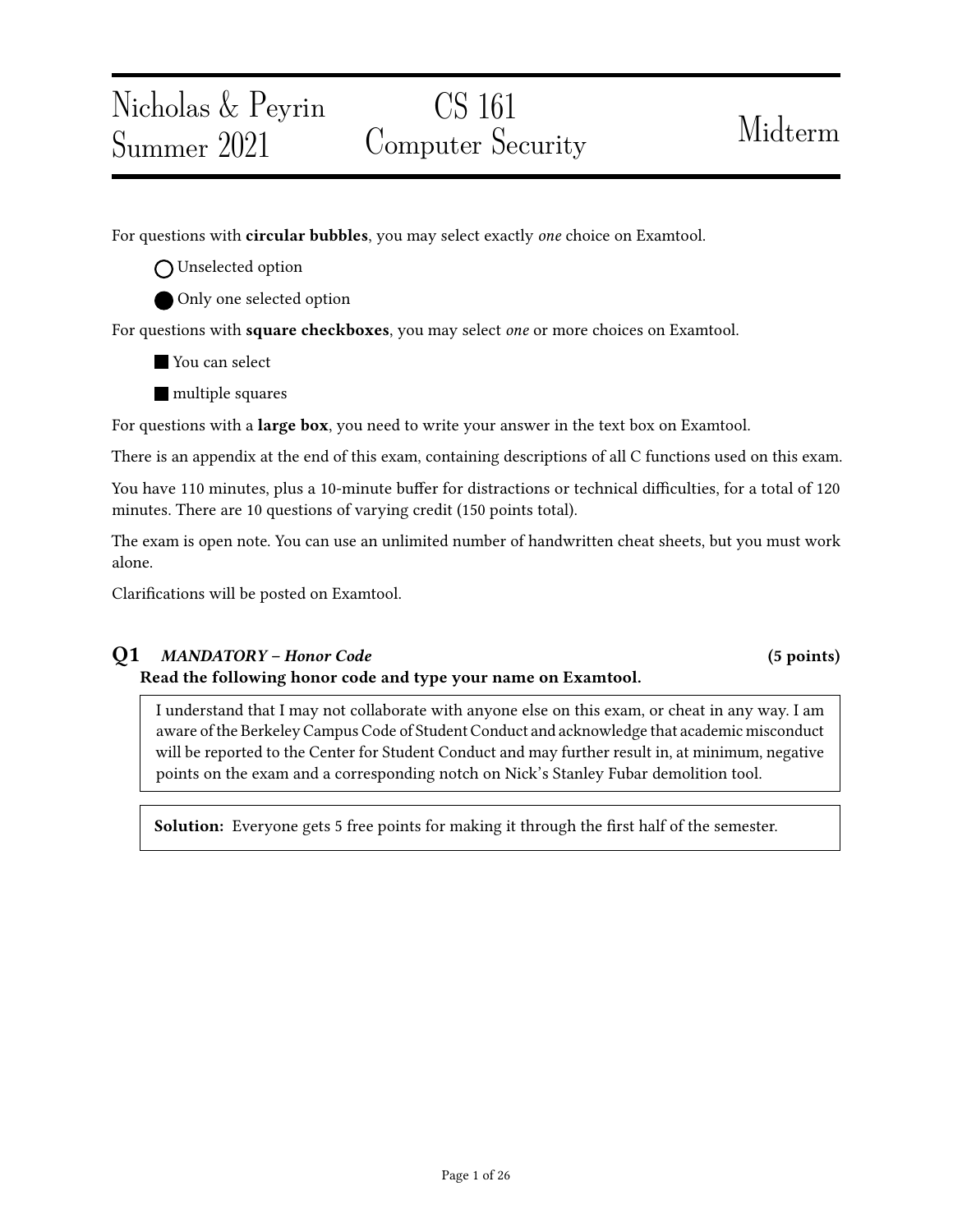Grade distribution (out of 150 points):

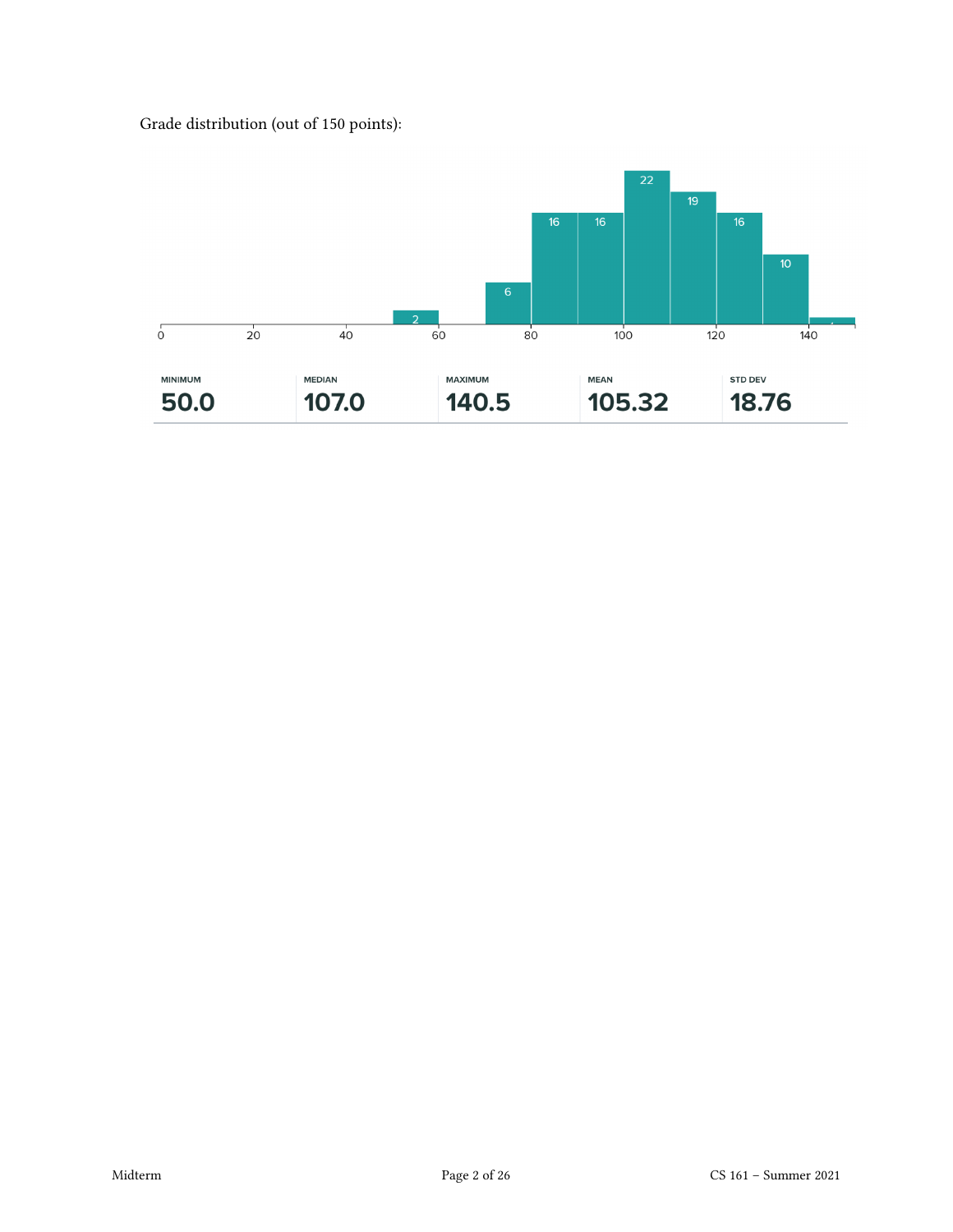## $Q2$  True/false (28 points)

Each true/false is worth 2 points.

- Q2.1 True or False: If the attacker can only overwrite a function's SFP but not the RIP, the attacker cannot cause shellcode to execute.
	-



Solution: False. Consider the off-by-one vulnerability in Project 1, Question 4. The attack only overwrites the function's SFP, not the RIP.

Q2.2 True or False: ECB mode only leaks information if you encrypt two identical messages.

| ĸ<br>۰. |
|---------|
|         |



Solution: False. If you encrypted two different messages, ECB would leak the existence of any identical blocks.

Q2.3 TRUE or  $FALSE$ : If a cryptographic hash is collision-resistant, a pair of two different inputs that hash to the same output does not exist.



**Solution:** False. There are more inputs to a hash than outputs, so there will always be different inputs that hash to the same output. If the hash is collision-resistant, it is computationally hard to find such a pair.

Q2.4 TRUE or FALSE: A common approach to communicating securely and quickly is first using symmetric-key cryptography to send a key, then using public-key cryptography to send messages.

TRUE **FALSE** 



**Solution:** False. First use public-key cryptography (slow) to send a key, then use symmetrickey cryptography (fast) to send messages.

Q2.5 True or False: Enabling ASLR prevents all memory attacks on the stack.



**Solution:** False. It is possible to subvert ASLR by using brute-force to guess the absolute addresses on the stack or by finding a vulnerability that leaks absolute addresses.

Q2.6 True or False: In x86 calling convention, the SFP is located at a higher address than the RIP.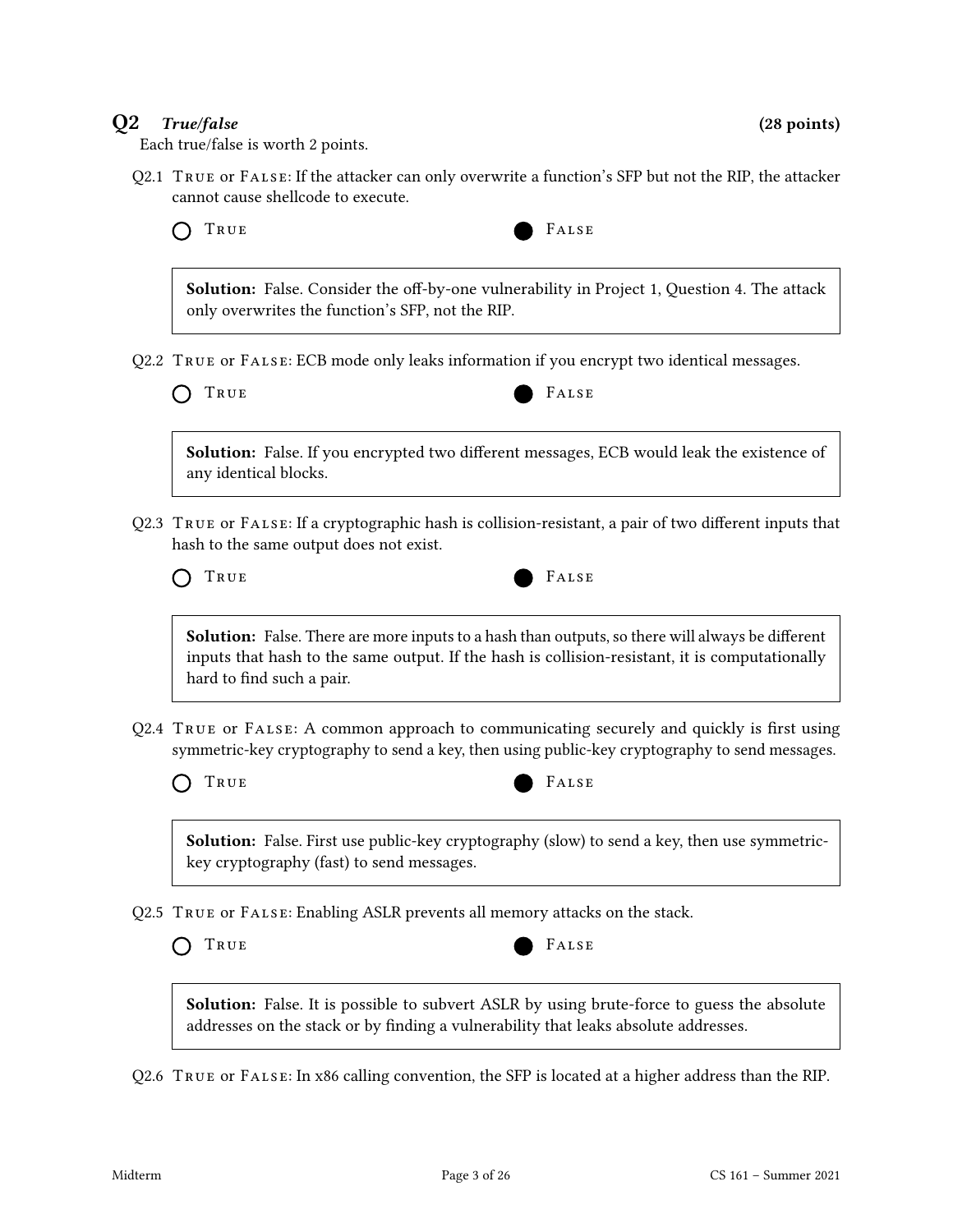

**Solution:** False. The RIP is pushed on the stack first, so it is located at a higher address than the SFP.

Q2.7 TRUE or FALSE: Using El Gamal together with Diffie Hellman to encrypt messages provides both confidentiality and integrity.

| True | FALSE |
|------|-------|
|------|-------|

Solution: False. El Gamal is a public key encryption scheme, while Diffie Hellman is a key exchange scheme. Neither scheme provides integrity.

Q2.8 Alice obtains a copy of a digital certificate for Bob from an untrustworthy source. She trusts the certificate authority  $(CA)$  who signed Bob's certificate.

TRUE OF FALSE: It is safe for Alice to trust the certificate after she verifies the signature.

TRUE **CONSTRUE** 

Solution: True. Where Alice obtained the certificate from does not matter because a trusted CA has signed it, and Alice verifies the signature. Even if the untrustworthy source tried to tamper with the certificate, they would be unable to produce a valid signature without the CA's private key.

Q2.9 TRUE or FALSE: Stack canaries that include a fixed NULL byte are easier to brute-force than stack canaries with 4, completely random bytes.

TRUE **CONSTRUE** 

Solution: True. Introducing a fixed NULL byte means that there are 8 fewer bits that need to be guessed in order to leak the correct canary.

Q2.10 True or False: One problem with the Trusted Directory (TD) model discussed in lecture is that users have no way of reliably determining the TD's public key.



Solution: False. It is assumed that the TD's public key would be baked into mobile devices, cell phones, etc. in order to establish the root of trust. This same model is used for root certificate authorities, whose public keys must also be distributed as part of the device or its operating system.

Q2.11 TRUE or FALSE: Certificate authorities solve the problem of scalability by allowing delegated trust.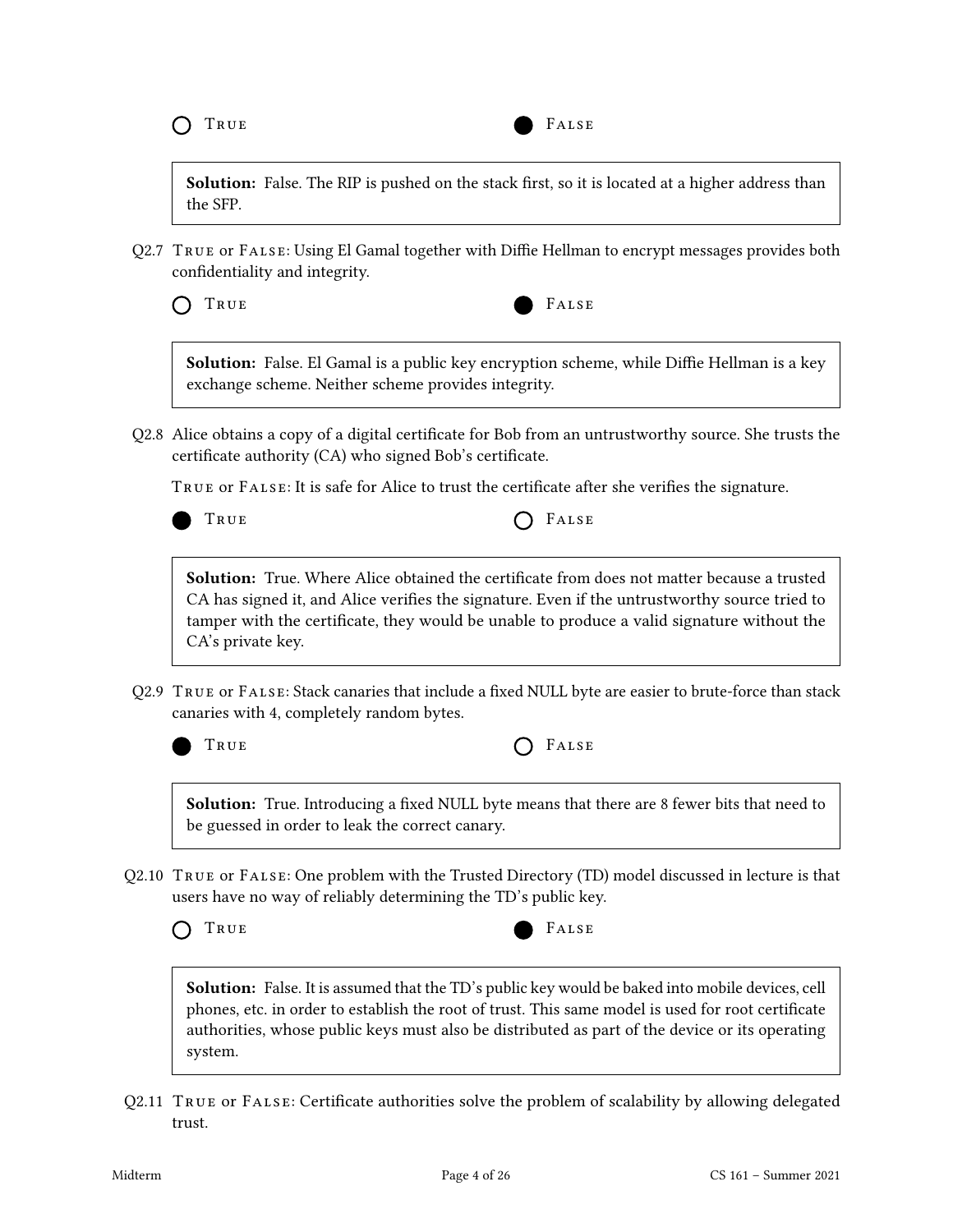

Solution: True. Certificate authorities may sign a certificate stating that another entity with a public key is trusted to sign certificates. These entities are known as intermediate certificate authorities.

Q2.12 True or False: Storing the hash of the passwords prevents any attacker from learning passwords.



Solution: False. Hashing the password forces the attacker to perform a brute-force attack to learn passwords, but it is still possible for the attacker to learn passwords. For example, the attacker can perform an offline dictionary attack.

Q2.13 True or False: Rollback resistance is a required property for a secure PRNG.



Solution: False. Rollback resistance is a useful property but it is not a requirement. Recall that a PRNG is secure if its output is computationally indistinguishable from random.

Q2.14 True or False: MACs are a symmetric-key protocol.



| True | $O$ FALSE |
|------|-----------|
|------|-----------|

Solution: True. Alice and Bob use the same secret key. There is no public-private key pair in the MAC algorithm.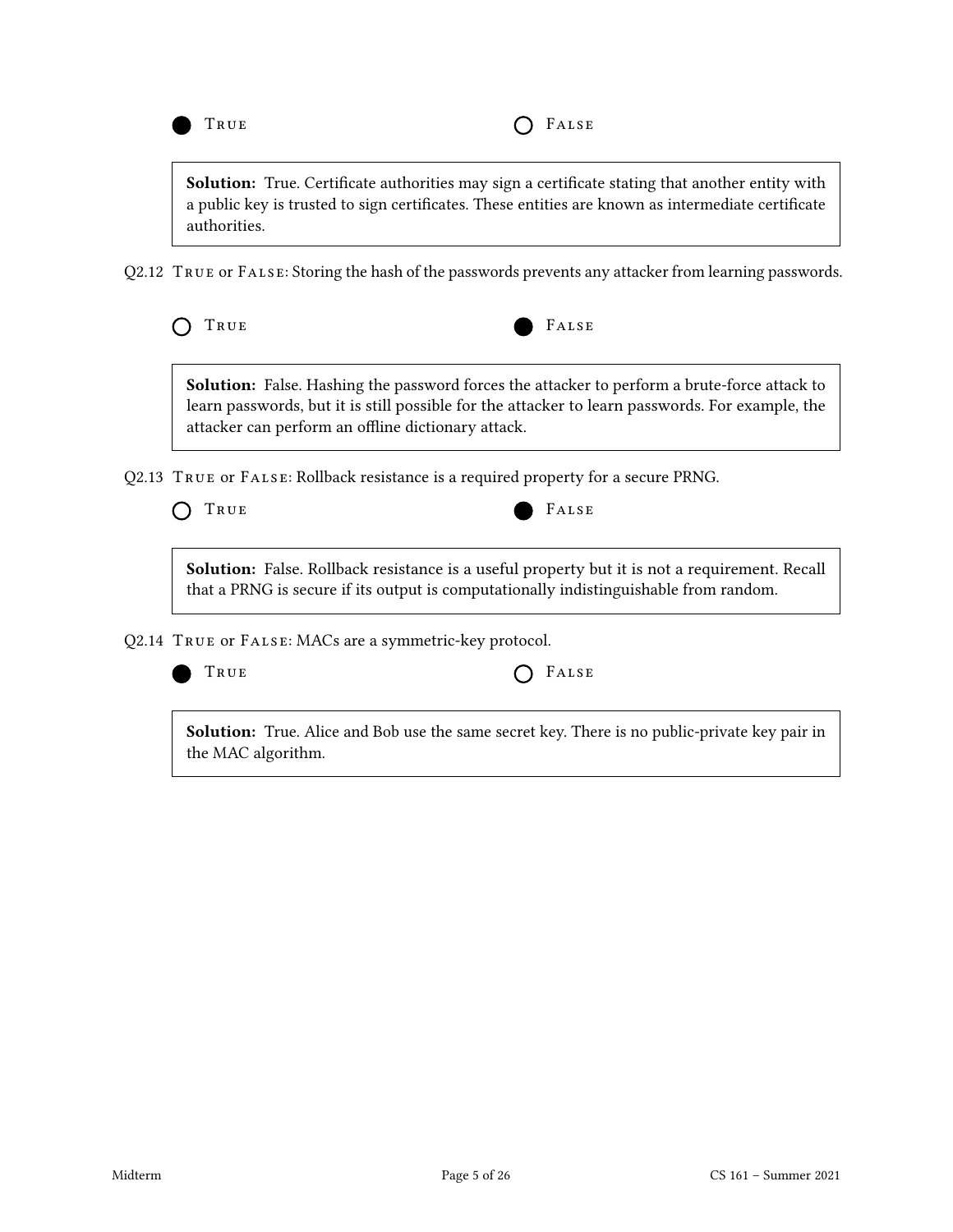#### Q3 Security Principles (15 points)

For each scenario, select the most relevant security principle. Each option is used exactly once.

Q3.1 (3 points) To prevent memory safety vulnerabilities, a programmer enables ASLR, non-executable pages, and stack canaries.

| (A) Defense in depth                      | $\bigcap$ (D) Consider human factors    |
|-------------------------------------------|-----------------------------------------|
| $\bigcap$ (B) Detect if you can't prevent | $\bigcap$ (E) Ensure complete mediation |
| $\bigcap$ (C) Separation of privilege     | $\bigcap$ (F) —                         |

Solution: The attacker must bypass multiple defenses to exploit the program. This is defense in depth.

Q3.2 (3 points) A bank installs alarms to alert the security guards in case intruders break in.

| $\bigcap$ (G) Defense in depth        | $\bigcap$ (J) Consider human factors    |
|---------------------------------------|-----------------------------------------|
| (H) Detect if you can't prevent       | $\bigcap$ (K) Ensure complete mediation |
| $\bigcap$ (I) Separation of privilege | $O(L)$ —                                |

Solution: The alarms are present for detection in case the prevention methods against intruders fail. This is detecting if you can't prevent.

Q3.3 (3 points) To access top-secret CS 161 data, Nicholas must enter a password that only he knows, and Peyrin must enter a second password that only he knows.

| $\bigcap$ (A) Defense in depth            | $\bigcap$ (D) Consider human factors    |
|-------------------------------------------|-----------------------------------------|
| $\bigcap$ (B) Detect if you can't prevent | $\bigcap$ (E) Ensure complete mediation |
| (C) Separation of privilege               | $\bigcap$ (F) —                         |

Solution: If only one person was malicious, they could not access the top-secret data by themselves. Both people need to work together to access the data. This is separation of privilege.

Q3.4 (3 points) When writing C code, a programmer decides to leave stack canaries disabled, because they forgot the name of the compiler flag for enabling canaries.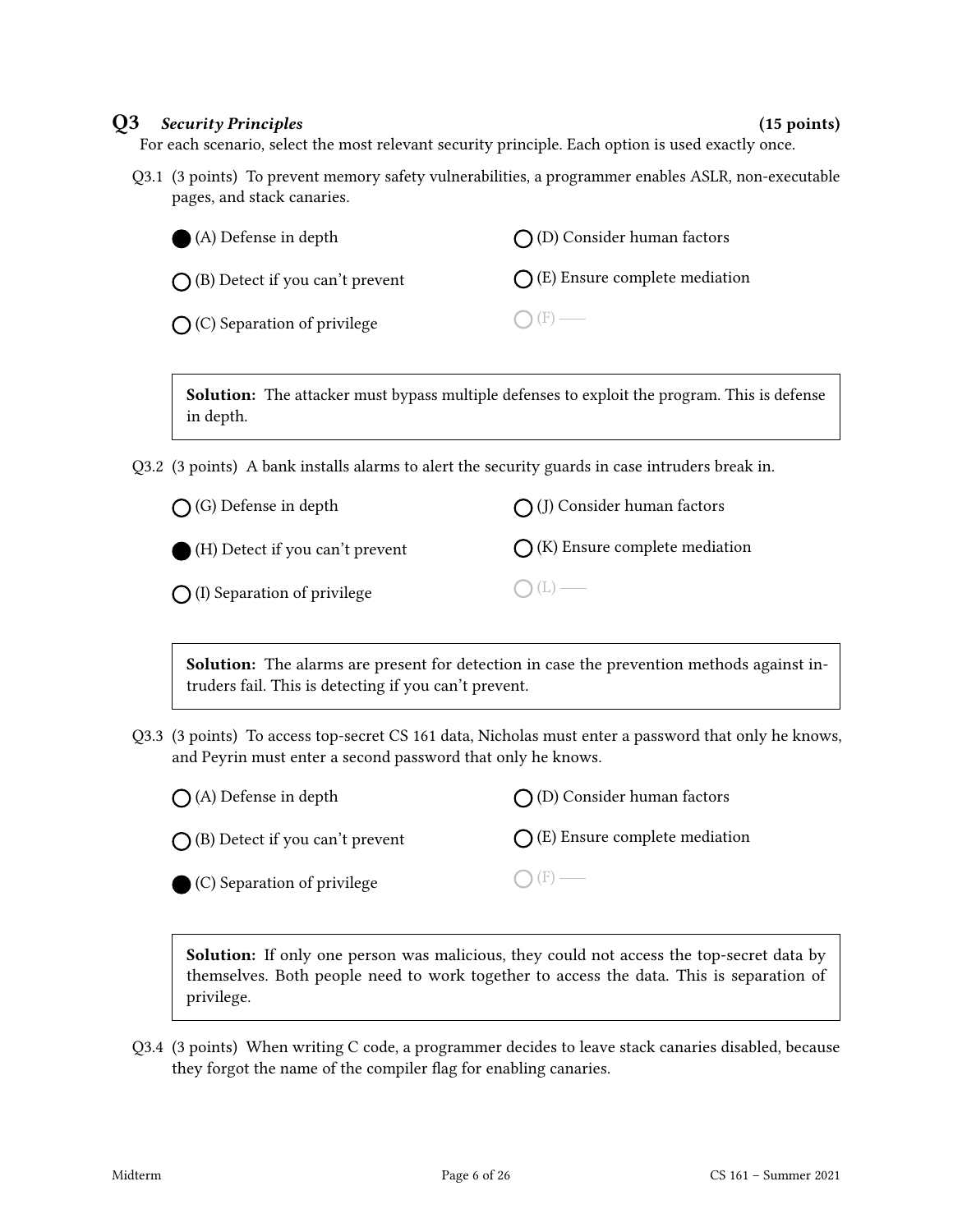| $\bigcap$ (G) Defense in depth            | $\bigcirc$ (J) Consider human factors   |
|-------------------------------------------|-----------------------------------------|
| $\bigcap$ (H) Detect if you can't prevent | $\bigcap$ (K) Ensure complete mediation |
| $\bigcap$ (I) Separation of privilege     | $O(L)$ —                                |

Solution: Humans will often do whatever is easiest, even if it's less secure. By making stack canaries difficult to implement and disabled by default, the designers are failing to consider human factors.

Q3.5 (3 points) In an airport, every passenger must pass through the security checkpoint.



Solution: The airport ensures that every passenger has been checked by the security checkpoint. This is ensuring complete mediation.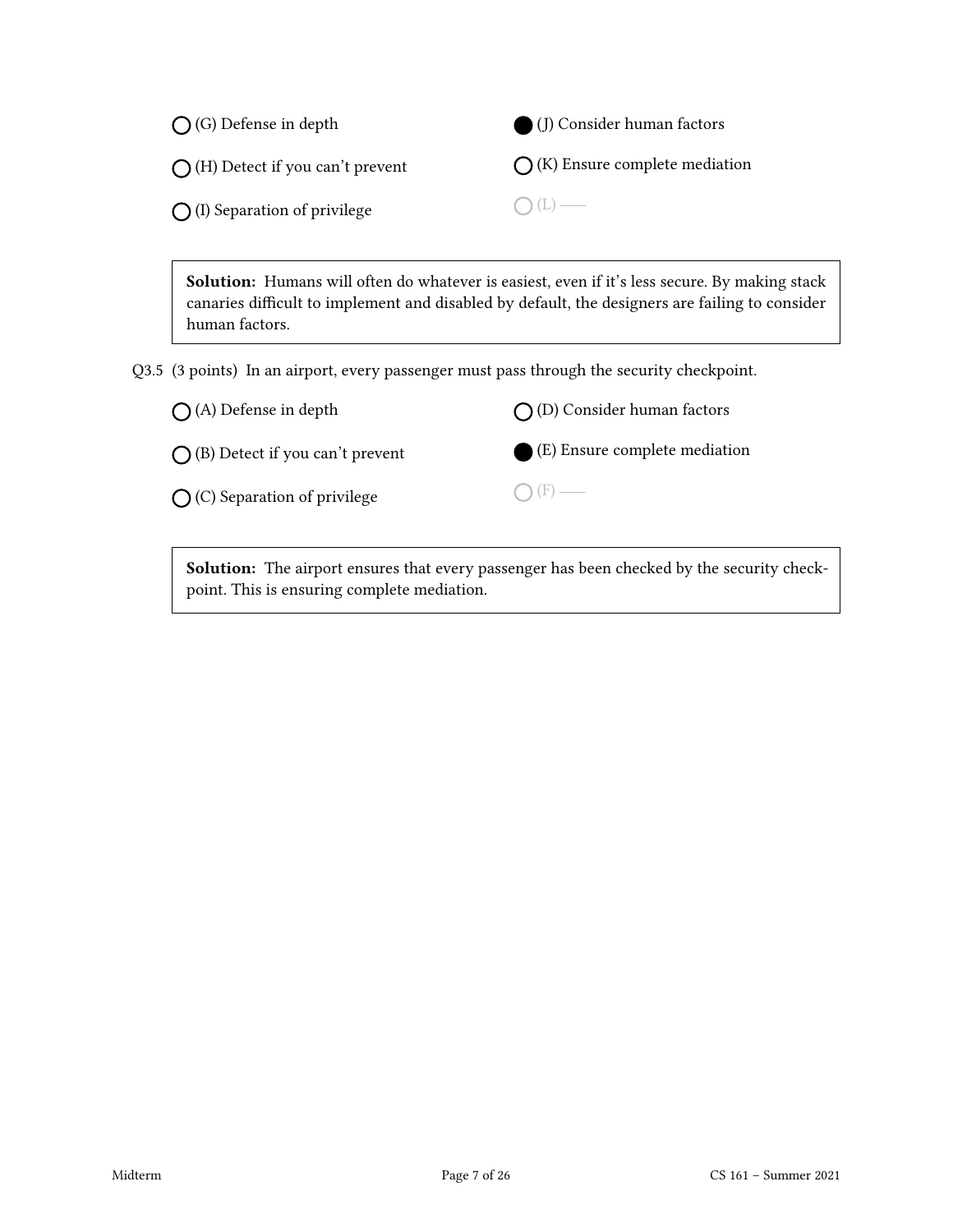### Q4 Block Ciphers (15 points)

Consider the following block cipher mode of operation.

 $M_i$  is the  $i$ th plaintext block.  $C_i$  is the  $i$ th ciphertext block.  $E_K$  is AES encryption with key  $K.$ 

$$
C_0 = M_0 = IV
$$
  

$$
C_i = E_K(M_{i-1} \oplus M_i)
$$



Q4.1 (5 points) Which of the following is true about this scheme? Select all that apply.

 $\blacksquare$  (A) The encryption algorithm is parallelizable

(B) If one byte of a plaintext block  $M_i$  is changed, then the corresponding ciphertext block  $C_i$ will be different in exactly one byte

(C) If one byte of a plaintext block  $M_i$  is changed, then the next ciphertext block  $C_{i+1}$  will be different in exactly one byte

 $\Box$  (D) If two plaintext blocks are identical, then the corresponding ciphertext blocks are also identical

 $\Box$  (E) The encryption algorithm requires padding the plaintext

 $\Box$  (F) None of the above

#### Solution:

(A) True. By looking at the equation or the diagram, we can see that ciphertext block  $C_i$  does not depend on any previous ciphertext block (it only depends on plaintext blocks  $M_{i-1}$  and  $M_i$ ).

(B) False. Since the plaintext block is passed through a block cipher, changing one byte of block cipher input will cause the block cipher output to be completely different.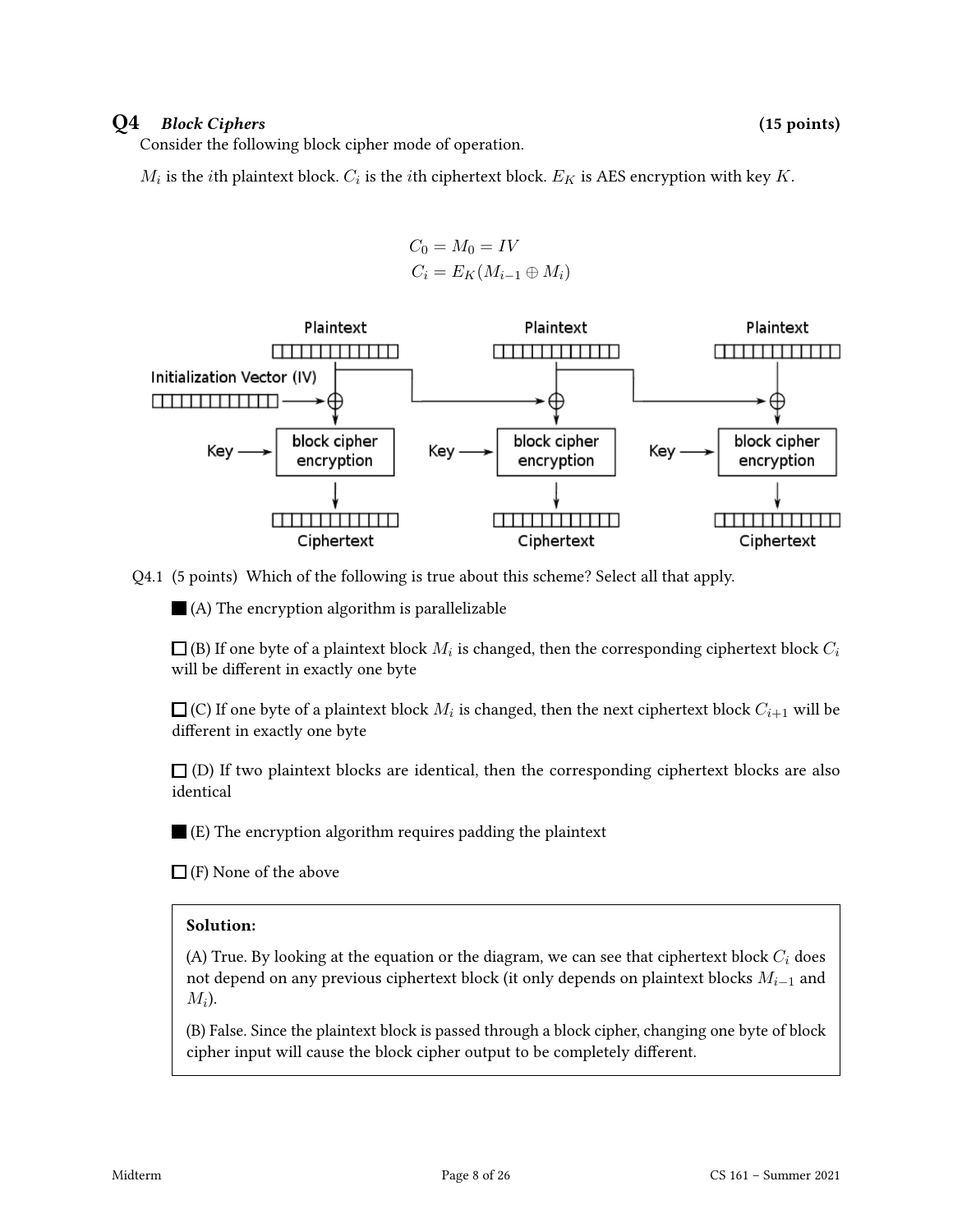(C) False. Changing one byte of  $M_i$  will change one byte of  $M_i \oplus M_{i+1}$ , the input to the block cipher. Again, changing one byte of block cipher input will cause the block cipher output to be completely different.

(D) False. Since the plaintext block is XOR'd with the previous block of plaintext before being passed into a block cipher, the corresponding ciphertext blocks are not necessarily identical.

(E) True. The plaintext is passed as an input to the block cipher, so it must be padded to a multiple of the block size.

Q4.2 (4 points) TRUE or FALSE: If the IV is always a block of all 0s for every encryption, this scheme is IND-CPA secure. Briefly justify your answer.

 $\bigcap$  (G) True  $\bigcirc$  (H) False  $\bigcirc$  (I)  $\longrightarrow$   $\bigcirc$  (J)  $\longrightarrow$   $\bigcirc$  (K)  $\longrightarrow$   $\bigcirc$  (L)  $\longrightarrow$ 

Solution: False. There is no randomness, so the scheme must be deterministic, and deterministic schemes cannot be IND-CPA secure.

Q4.3 (6 points) TRUE or FALSE: If the IV is randomly generated for every encryption, this scheme is IND-CPA secure. Briefly justify your answer.

| False |  |  |
|-------|--|--|
|       |  |  |

```
\bigcap (A) True (B) False \bigcap (C) \longrightarrow \bigcap (D) \longrightarrow \bigcap (E) \longrightarrow \bigcap (F) \longrightarrow
```
Solution: False. Intuitively, note that the randomness in the IV is not passed to subsequent blocks. The second block uses the second plaintext block  $M_2$  and the previous plaintext block  $M_1$  as block cipher input, but never uses the IV. This is the case for all subsequent blocks as well.

As a result, this scheme still leaks the existence of identical blocks. Formally, here are some ways Eve could win the IND-CPA game:

- Sending  $M_0 = X||X||X$  and  $M_1 = X||Y||Z$  results in the last two blocks of  $C_0$  being identical
- Sending  $M_0 = 0||X$  and  $M_1 = Y||X$  results in distinguishable ciphertexts
- Sending the same message twice results in everything but the first block of the ciphertext being identical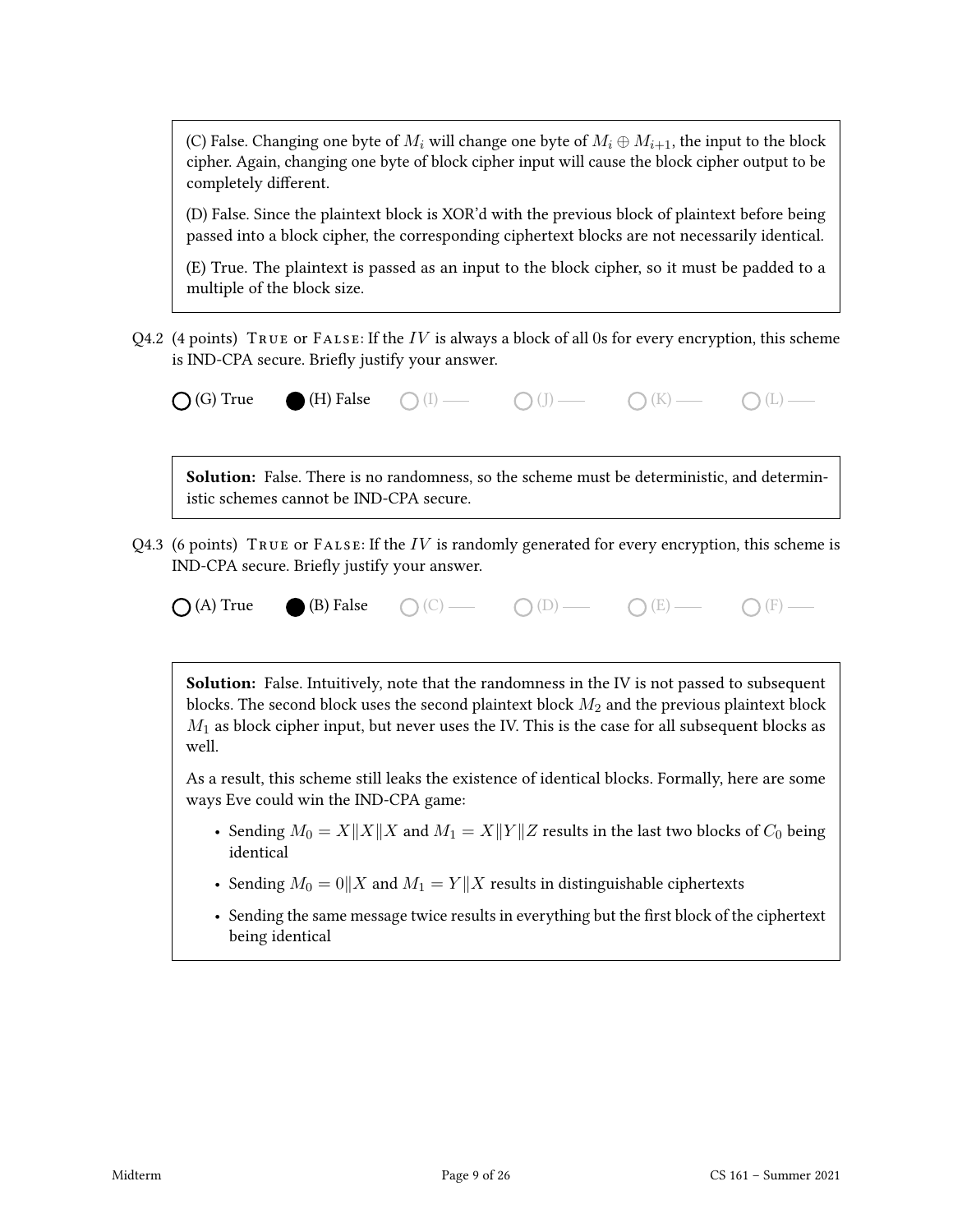### $Q5$  Certificates (10 points)

You are working as a software engineer for an online discussion forum called Piazzzzza, which uses the following certificate hierarchy:

- 1. Everyone has access to the public key of a trusted root certificate authority (CA)
- 2. The root CA uses its private key to sign a certificate  $C$  for Piazzzzza's public key
- 3. Piazzzzza uses its private key to sign a certificate for each user's public key
- Q5.1 (2 points) <code>True</code> or <code>False:</code> An attacker who steals the private key of the root CA can forge  $C$ .

| Q5.1 (2 points) TRUE or FALSE: An attacker who steals the private key of the root CA can forge $C$ .                                                                         |
|------------------------------------------------------------------------------------------------------------------------------------------------------------------------------|
| (A) True $\bigcirc$ (B) False $\bigcirc$ (C) $\longrightarrow$ $\bigcirc$ (D) $\longrightarrow$ $\bigcirc$ (E) $\longrightarrow$ $\bigcirc$ (F) $\longrightarrow$            |
| Solution: True. The attacker can use the private key of the root CA to sign a fake certificate<br>$C$ .                                                                      |
| Q5.2 (2 points) $\overline{T}$ RUE or $\overline{T}$ ALSE: An attacker who steals the private key of Piazzzzza can forge $C$ .                                               |
| $\bigcirc$ (G) True $\bigcirc$ (H) False $\bigcirc$ (I) $\longrightarrow$ $\bigcirc$ (J) $\longrightarrow$ $\bigcirc$ (K) $\longrightarrow$ $\bigcirc$ (L) $\longrightarrow$ |
| <b>Solution:</b> False. C is signed by the root CA's private key. The attacker cannot use Piazzzzza's<br>private key to sign $C$ .                                           |
| Q5.3 (2 points) $T_{\text{RUE}}$ or $F_{\text{ALSE}}$ : An attacker who steals the private key of a user can forge C.                                                        |
| $\bigcap (A)$ True $\bigcap (B)$ False $\bigcap (C)$ $\longrightarrow$ $\bigcap (D)$ $\longrightarrow$ $\bigcap (E)$ $\longrightarrow$                                       |
| <b>Solution:</b> False. As in the previous part, $C$ is signed by the root CA's private key. The attacker<br>cannot use the user's private key to sign $C$ .                 |
| Q5.4 (4 points) Suppose you are talking with someone claiming to be Jinan. Assume you have Jinan's<br>public key.                                                            |
| Which of the following pieces of information on its own can prove that you are really talking with<br>Jinan? Select all that apply.                                          |
| $\Box$ (G) The root certificate                                                                                                                                              |

- $\Box$ (H) Jinan's certificate
- $\Box$  (I) A message "You are talking to Jinan" signed by Jinan's private key
- $\Box$  (J) A message "You are talking to Jinan" signed by the root CA's private key
- (K) None of the above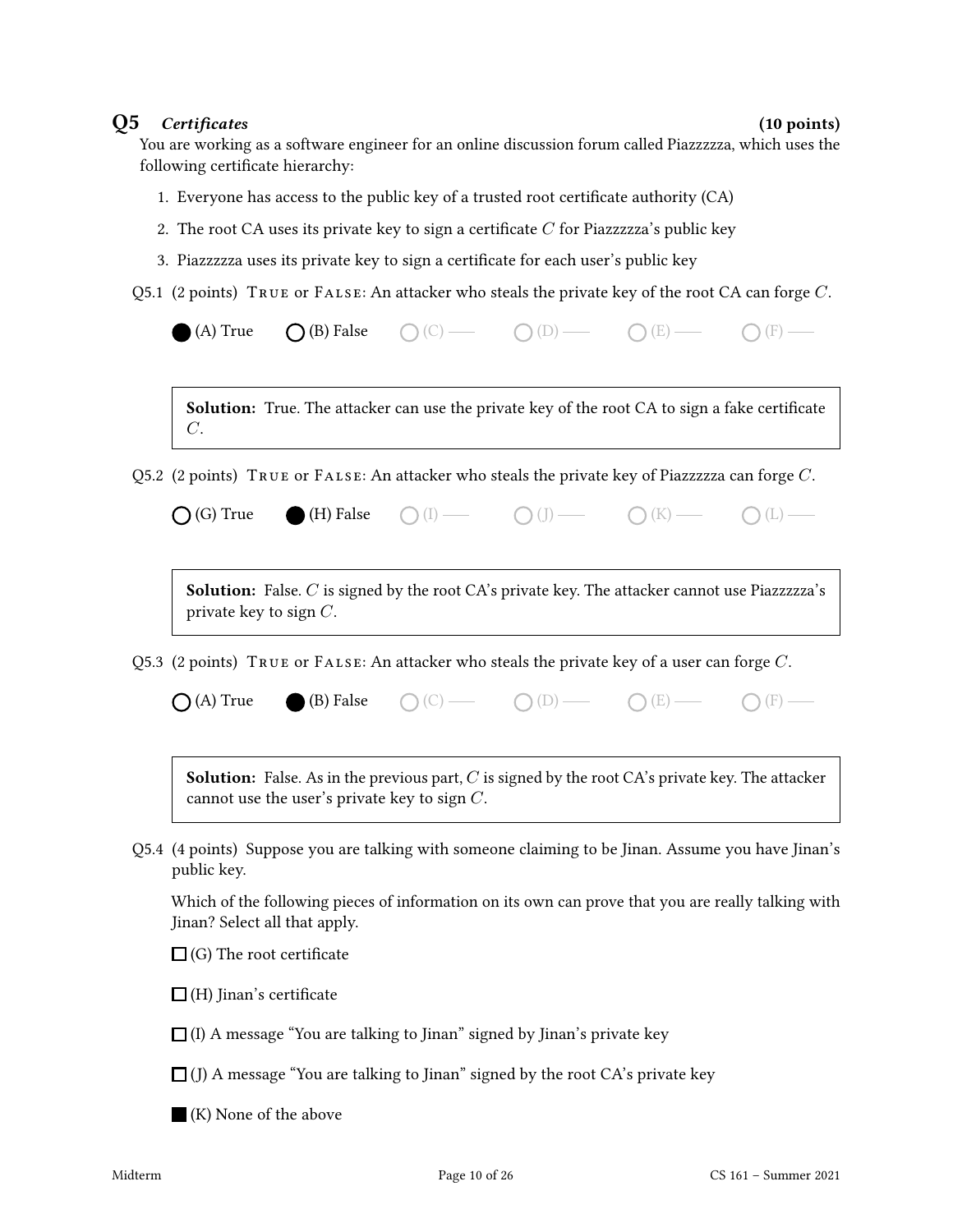Solution: Certificates can be distributed by anybody, so a certificate on its own does not prove that you are talking with Jinan.

Similarly, messages signed by Jinan can be distributed by anybody, so these messages on their own do not prove that you are talking with Jinan.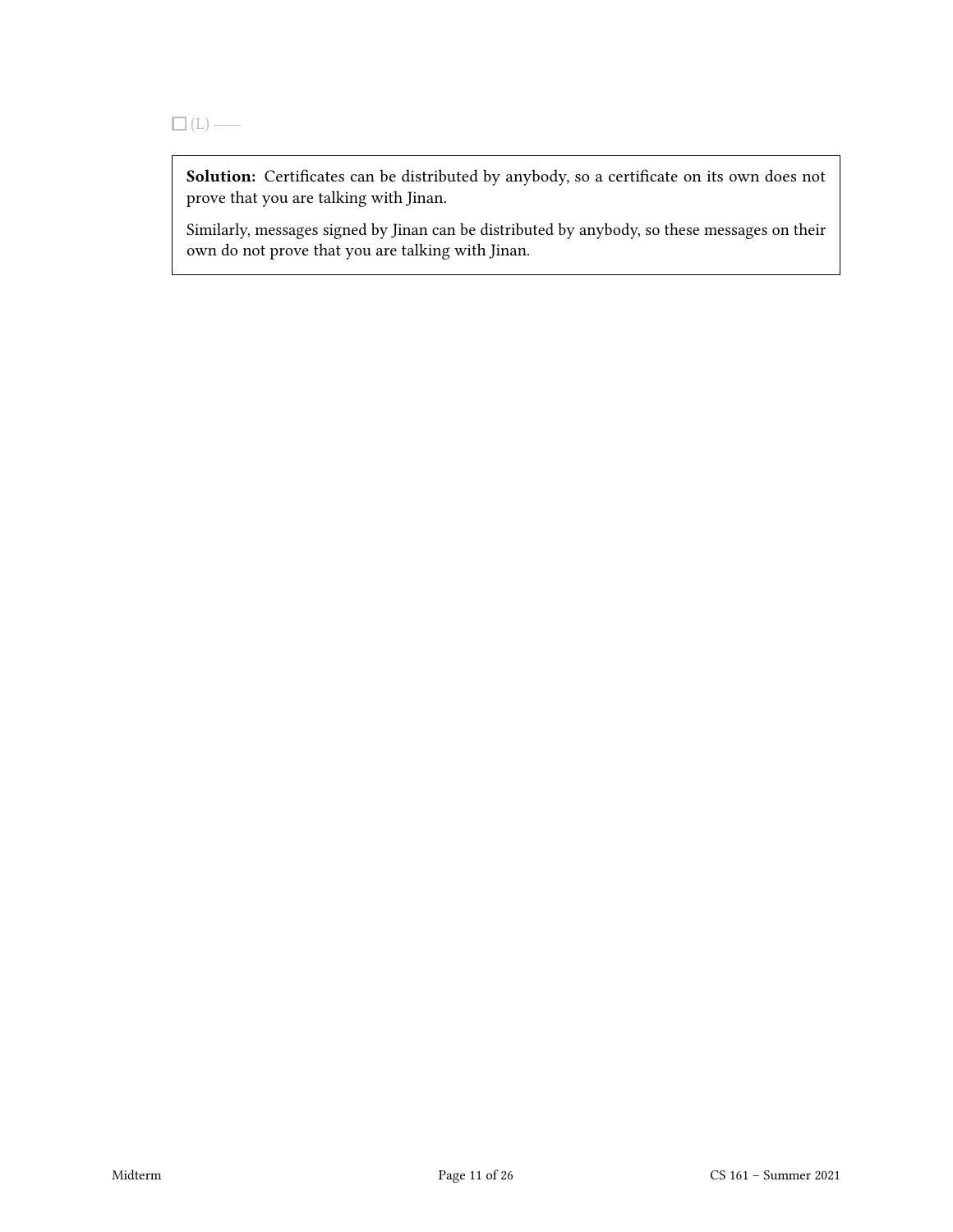#### Q6 Password Storage (12 points)

Consider a website that needs to securely store the filename-password pairs in a database.

Notation:

- pwd is the password that we are storing in the database.
- salt is a randomly generated 256-bit string that is different for each password in the database.
- Hash is a secure cryptographic hash function. Hash is not vulnerable to length extension attacks. The attacker knows the hash function being used.

#### Assumptions:

- Every password is exactly 10 characters.
- The attacker has a precomputed table of the hash of every possible password.
- The attacker will not compute any hashes unless otherwise stated.
- The attacker can read all the records in the database.

For each password storage scheme, select all true statements.

Clarification during exam: For schemes involving a salt, assume each salt is randomly generated per user and stored in a row with the username and hashed password.

Clarification during exam: Assume that the attacker may compute as many XOR operations as they want.

#### Q6.1 (3 points) Hash(pwd||salt) and salt

 $\Box$  (A) The attacker can learn every user's password

(B) The attacker can verify that a given password for a particular user is correct by computing at most one hash

 $\Box$  (C) The attacker can determine if two users have the same password without using the precomputed table

 $\Box$  (D) None of the above

 $\Box$  (E) —

 $\Box$  (F) —

Solution: (A) False. The hash includes a random, 256-bit value, and the attacker has not pre-computed the hashes for all possible passwords and salts.

(B) True. The attacker can use the password and the salt to compute the hash and compare the hash output with the record in the database.

(C) False. Two users with the same password will have different salts, so the records in the database will look different.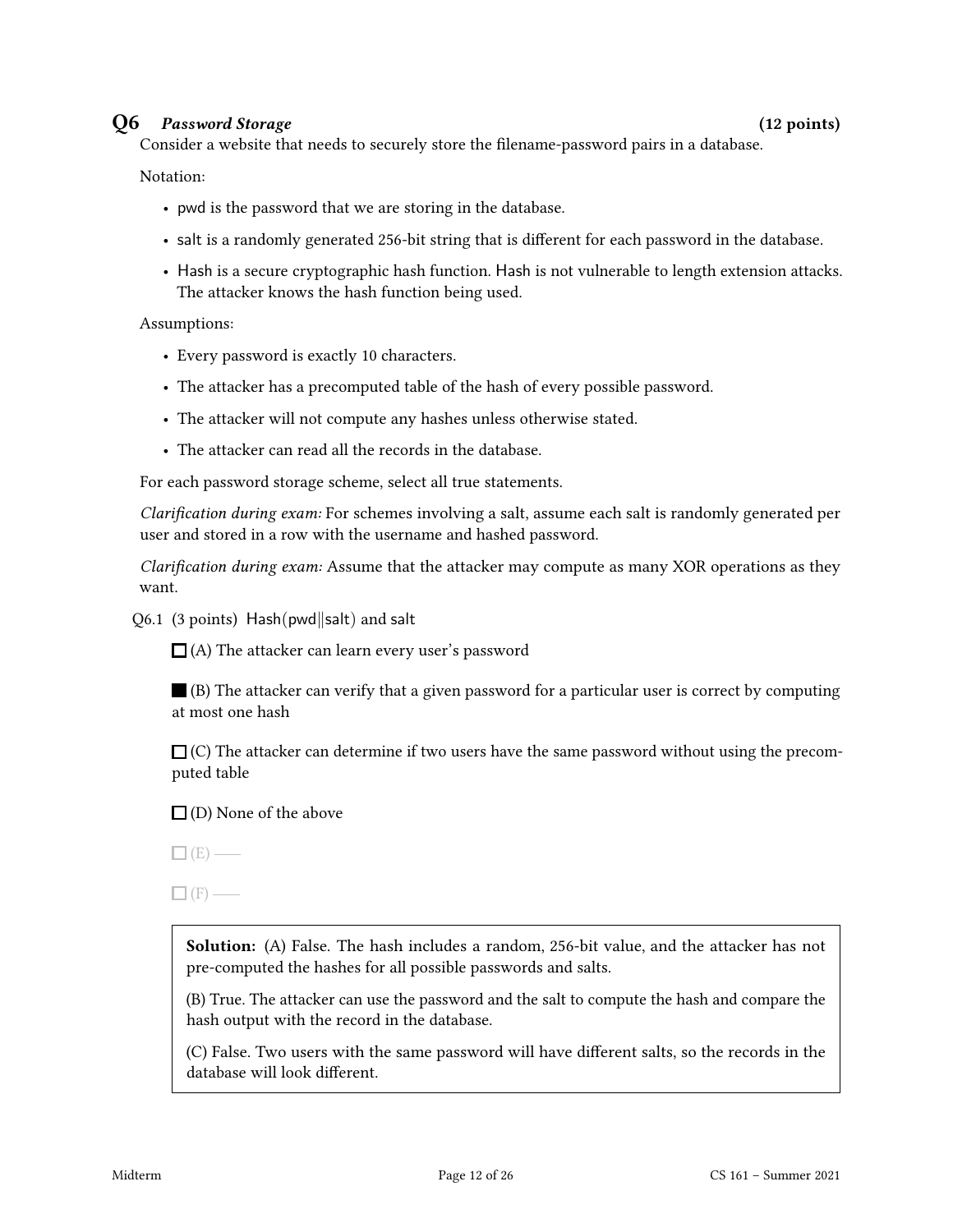Q6.2 (3 points) (Hash(pwd)  $\oplus$  salt) and salt

(G) The attacker can learn every user's password

 $\blacksquare$  (H) The attacker can verify that a given password for a particular user is correct by computing at most one hash

(I) The attacker can determine if two users have the same password without using the precomputed table

 $\Box$  (J) None of the above

 $\Box$  (K) —

 $\Box$ (L) —

**Solution:** The attacker can compute (Hash(pwd)  $\oplus$  salt)  $\oplus$  salt = Hash(pwd), which effectively "cancels out" the salt and lets the attacker learn the unsalted password hashes.

(G) True. Since the attacker has learned the unsalted hashes, they can compare the password hashes against their pre-computed list and learn every user's password.

(H) True. The attacker can hash the given password and compare the hash output with the record in the database.

(I) True. Since passwords are not salted, two users with the same password will have the same hashed record in the database.

Q6.3 (3 points) Hash(pwd)

(A) The attacker can learn every user's password

(B) The attacker can verify that a given password for a particular user is correct by computing at most one hash

 $\blacksquare$  (C) The attacker can determine if two users have the same password without using the precomputed table

 $\square$  (D) None of the above

 $\Box$  (E) —

 $\Box$ (F) —

Solution: The reasoning is similar to the above part, since the passwords are unsalted.

(A) True. The attacker can compare the unsalted password hashes against their pre-computed list and learn every user's password.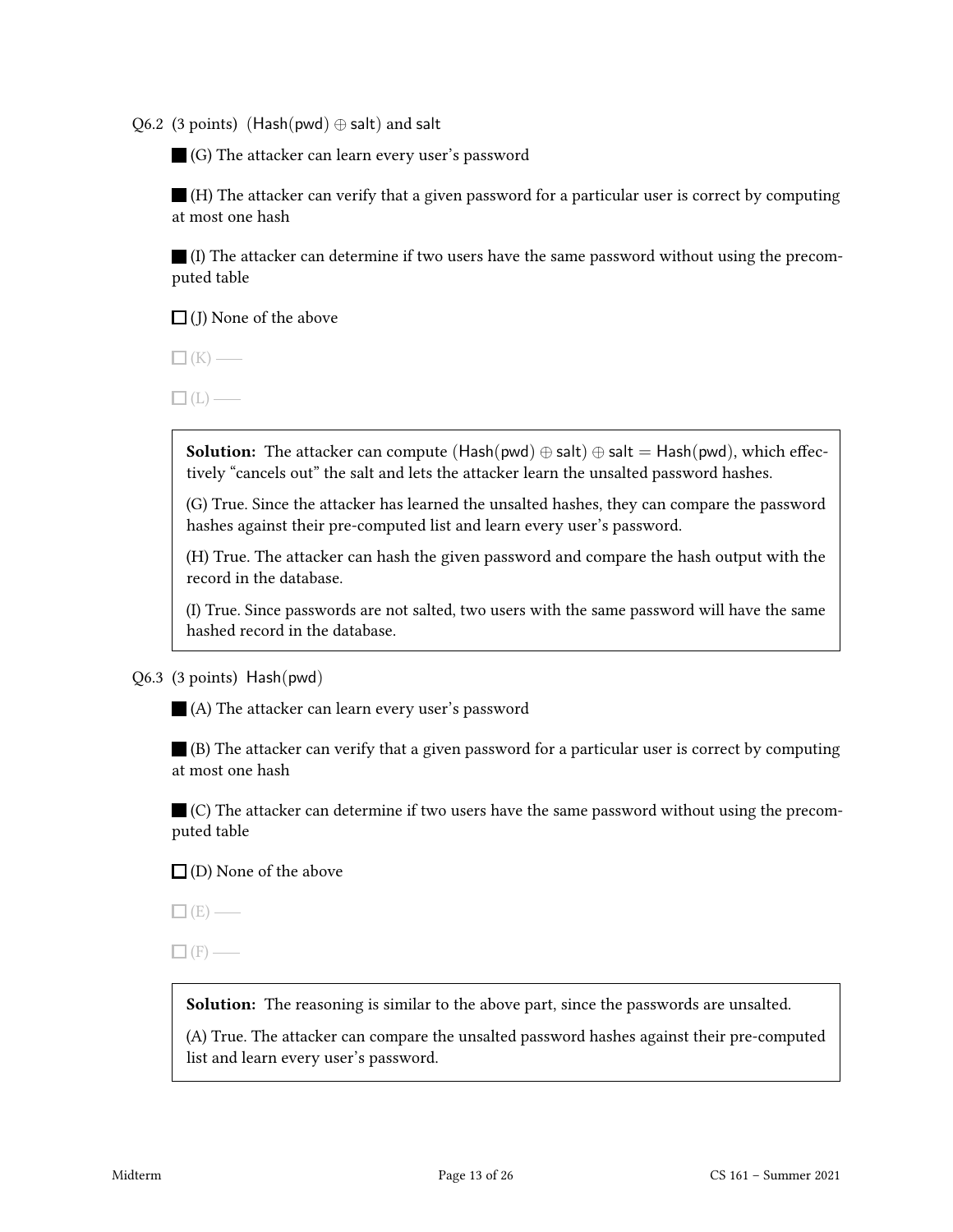(B) True. The attacker can hash the given password and compare the hash output with the record in the database.

(C) True. Since passwords are not salted, two users with the same password will have the same hashed record in the database.

Q6.4 (3 points) Suppose that Piazzzzza limits users to only be able to try inputting a password three times per minute. Which of the following attacks does this defend against?

| (G) Online brute-force attacks            | $\bigcap$ (J) Format string vulnerability |
|-------------------------------------------|-------------------------------------------|
| $\bigcap$ (H) Offline brute-force attacks | $\bigcap (K)$ —                           |
| $\bigcap$ (I) Eavesdropping               | $O(L)$ —                                  |

Solution: Online brute-force attacks. In an online attack, the attacker repeatedly tries to log into the service with different passwords, forcing the service to compute the hashes for the attacker. Limiting the rate of input makes it almost impossible for attackers to guess all possible combinations of passwords.

Offline brute-force attacks do not require interaction with the Piazzzzza service, so rate limits will not stop these attacks.

Eavesdropping and format string vulnerabilities are unrelated to password hashing attacks.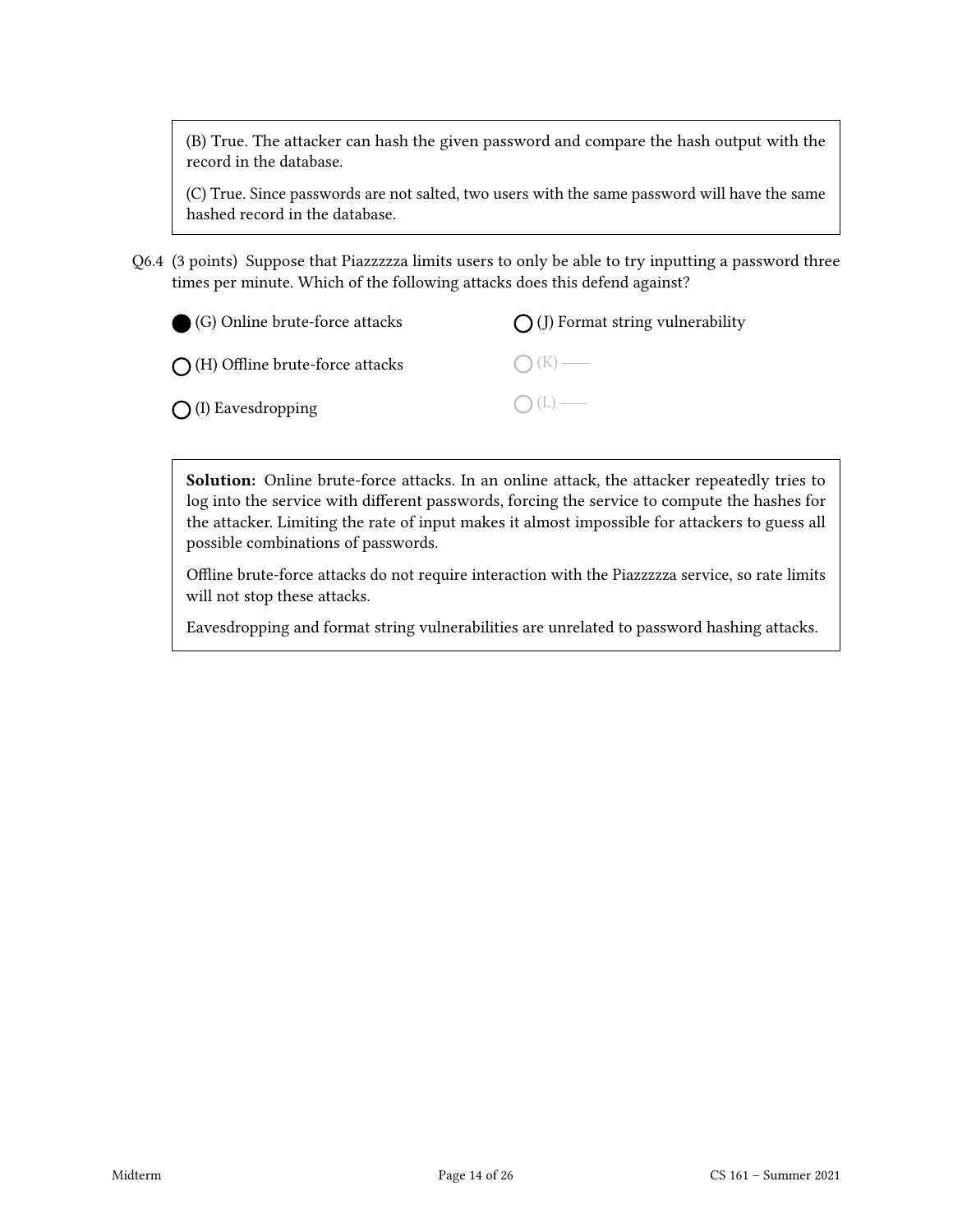#### Q7 Encryption and Authentication (15 points)

Alice wants to send messages to Bob, but Mallory (a man-in-the-middle attacker) will read and tamper with data sent over the insecure channel.

- Alice and Bob share two secret keys  $K_1$  and  $K_2$
- $K_1$  and  $K_2$  have not been leaked (Alice and Bob are the only people who know the keys)
- Enc is an IND-CPA secure encryption scheme
- MAC is a secure (unforgeable) MAC scheme

For each cryptographic scheme, select all true statements.

Clarification during exam: For the answer choice "Bob can always recover the message  $M$ ," assume that Mallory has not tampered with the message.

Clarification during exam: The answer choice "Bob can guarantee that M has not been changed by Mallory," this should say "Bob can guarantee that  $M$  has not been changed by Mallory without detection."

Q7.1 (4 points)  $Enc(K_1, M)$ , MAC $(K_2, M)$ 

 $\blacksquare$  (A) Bob can guarantee M is from Alice

 $\blacksquare$  (B) Bob can guarantee that M has not been changed by Mallory

 $\Box$  (C) Mallory cannot read M

 $\Box$  (D) Bob can always recover the message M

 $\Box$  (E) None of the above

 $\Box$  (F) —

Solution: Bob can guarantee the message is from Alice and has not been tampered with because MACs provide authenticity and integrity.

However, MACs do not provide condentiality, so Bob cannot guarantee that Mallory cannot read the message.

Q7.2 (4 points)  $Enc(K_1, M)$ , MAC( $K_2$ , Enc( $K_1, M$ ))

 $\Box$  (G) Bob can guarantee M is from Alice

 $\blacksquare$  (H) Bob can guarantee that M has not been changed by Mallory

 $\blacksquare$  (I) Mallory cannot read M

 $\Box$  (J) Bob can always recover the message M

 $\Box$  (K) None of the above

 $\Box$ (L) —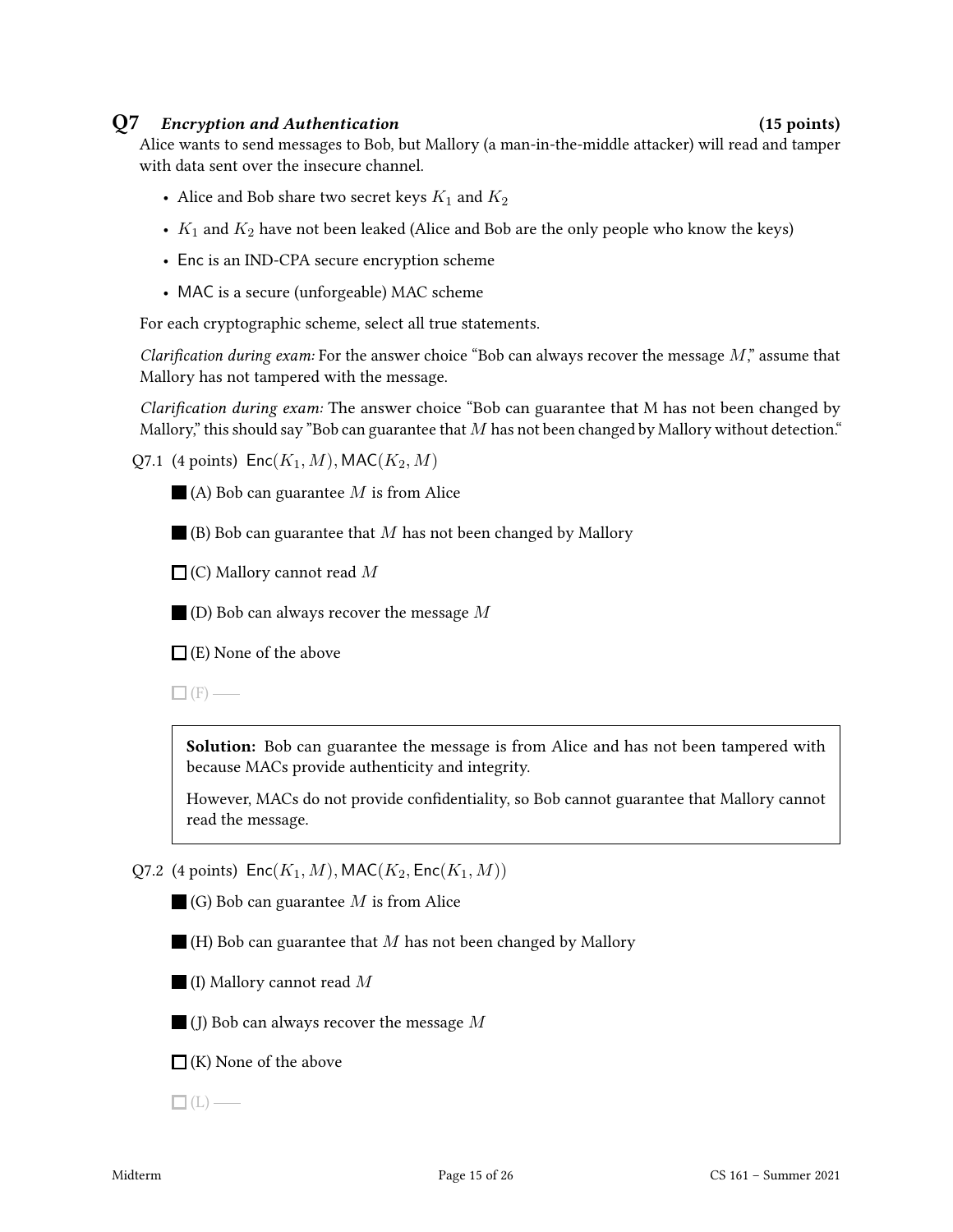Solution: This is the encrypt-then-MAC approach from lecture, which guarantees confidentiality, integrity, and authenticity. This means Bob can guarantee  $M$  is from Alice, that  $M$  has not been tampered with, and that Mallory cannot read M.

Q7.3 (4 points) Hash $(M)$ , MAC $(K_1, M)$ 

 $\Box$  (A) Bob can guarantee M is from Alice

 $\Box$  (B) Bob can guarantee that M has not been changed by Mallory

 $\Box$  (C) Mallory cannot read M

 $\square$  (D) Bob can always recover the message M

(E) None of the above

 $\Box$  (F) —

**Solution:** Bob cannot guarantee  $M$  is from Alice because he does not have the original message  $M$  to verify the MAC. Similarly, without  $M$ , Bob cannot guarantee that the message has not been tampered with. Since MACs do not provide condentiality, Bob cannot guarantee that Mallory cannot read the message. Since the message is not encrypted, and hashes and MACs are not designed to be reversed, Bob cannot recover the message.

Q7.4 (3 points) To simplify their schemes, Alice and Bob decide to set  $K_1 = K_2$ . (In other words,  $K_1$ and  $K_2$  are the same key.) Does this affect the security of their cryptographic schemes?

 $(G)$  Yes, because they should always use a different key for every algorithm

 $\bigcap$  (H) Yes, because they should always use a different key for every message

 $\bigcap$  (I) No, because the encryption and MAC schemes are secure.

 $\bigcap$  (J) No, because the keys cannot be brute-forced.

 $\bigcap$  (K) —

 $\bigcap(L)$  —

Solution: As described in lecture, key reuse (reusing the same key for different algorithms) can affect the security of cryptographic schemes, because the algorithms may interfere with each other.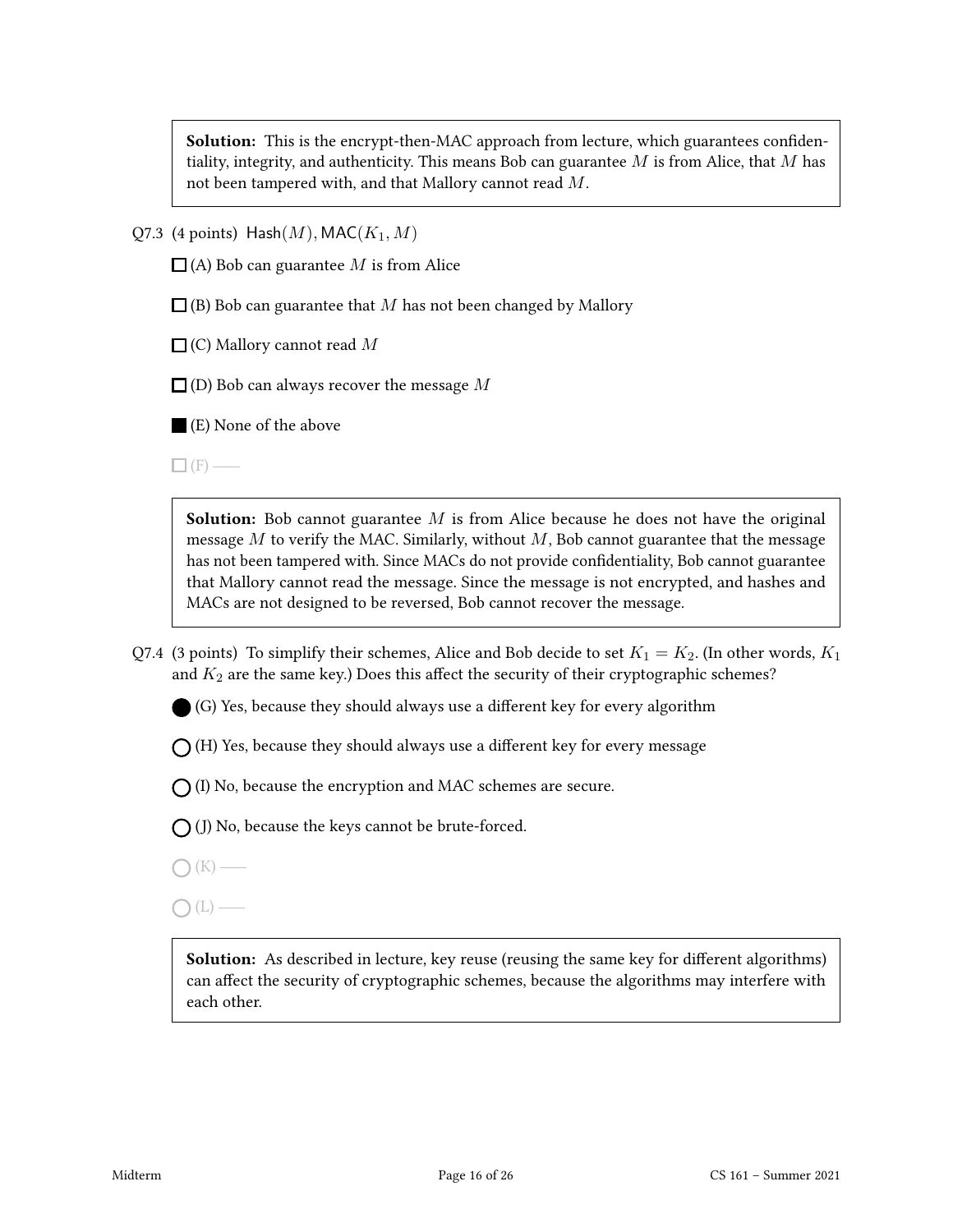#### $Q8$  PRNGs and Diffie-Hellman Key Exchange  $(15 \text{ points})$

Eve is an eavesdropper listening to an insecure channel between Alice and Bob.

- 1. Alice and Bob each seed a PRNG with different random inputs.
- 2. Alice and Bob each use their PRNG to generate some pseudorandom output.
- 3. Eve learns both Alice's and Bob's pseudorandom outputs from step 2.
- 4. Alice, without reseeding, uses her PRNG from the previous steps to generate a, and Bob, without reseeding, uses his PRNG from the previous steps to generate b.
- 5. Alice and Bob perform a Diffie-Hellman key exchange using their generated secrets ( $a$  and  $b$ ). Recall that, in Diffie-Hellman, neither  $a$  nor  $b$  are directly sent over the channel.

For each choice of PRNG constructions, select the minimum number of PRNGs Eve needs to compromise (learn the internal state of) in order to learn the Diffie-Hellman shared secret  $g^{ab}\bmod p$ . Assume that Eve always learns the internal state of a PRNG between steps 3 and 4.

Q8.1 (3 points) Alice and Bob both use a PRNG that outputs the same number each time.

| (A) Neither PRNG       | $\bigcap$ (C) Both PRNGs                                  | $O(E)$ — |
|------------------------|-----------------------------------------------------------|----------|
| $\bigcap$ (B) One PRNG | $\bigcap$ (D) Eve can't learn the secret $\bigcirc$ (F) — |          |

Solution: Eve observes the PRNG outputs. Since both PRNGs output the same number each time, Eve also learns the values of  $a$  and  $b$ . She can use this to compute the shared secret  $g^{ab} \bmod p$  without compromising any PRNGs.

Q8.2 (3 points) Alice uses a secure, rollback-resistant PRNG. Bob uses a PRNG that outputs the same number each time.

| G) Neither PRNG        | $\bigcap$ (I) Both PRNGs                                  | $\bigcap (K)$ — |
|------------------------|-----------------------------------------------------------|-----------------|
| $\bigcap$ (H) One PRNG | $\bigcap$ (J) Eve can't learn the secret $\bigcirc$ (L) — |                 |

**Solution:** Eve observes Bob's PRNG output and learns the value of  $b$ . Alice will send  $g^a \bmod p$ in his half of the exchange. Eve can compute  $(g^a)^b \bmod p$  to learn the shared secret without compromising any PRNGs.

Q8.3 (3 points) Alice and Bob both use a secure, rollback-resistant PRNG.

| $\bigcap$ (A) Neither PRNG | $\bigcap$ (C) Both PRNGs                                  | $O(E)$ — |
|----------------------------|-----------------------------------------------------------|----------|
| (B) One PRNG               | $\bigcap$ (D) Eve can't learn the secret $\bigcirc$ (F) — |          |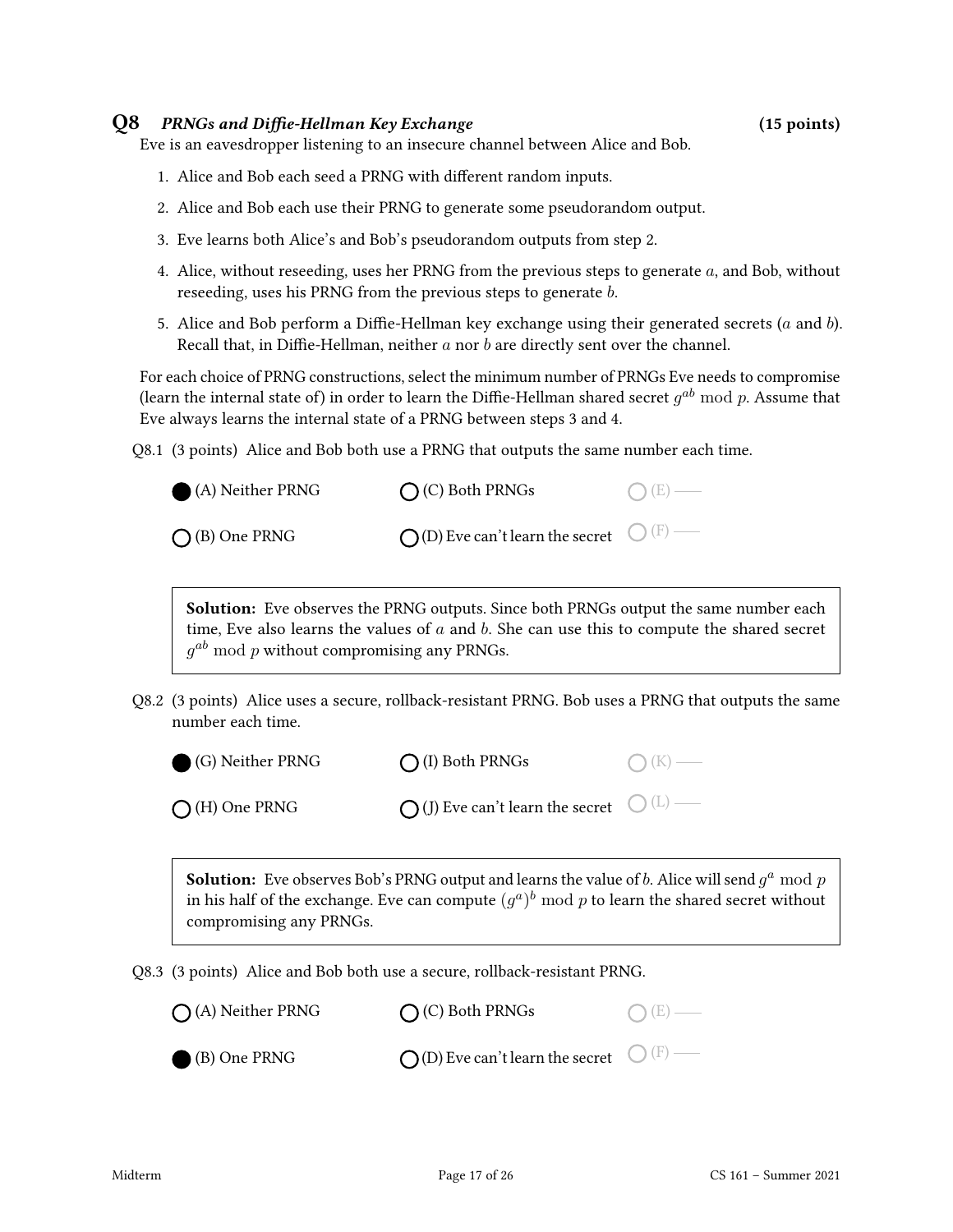Solution: Eve only needs to compromise one PRNG to learn one of the secrets. For example, if Eve compromises Alice's PRNG, she learns  $a$  and can compute  $(g^b)^a \bmod p$  to learn the shared secret (because Bob sends  $g^b \bmod p$  in his half of the exchange). Alternatively, if Eve compromises Bob's PRNG, she learns  $b$  and can compute  $(g^a)^b \bmod p$  to learn the shared secret (because Alice sends  $g^a \mod p$  in her half of the exchange).

For the rest of the question, consider a different sequence of steps:

- 1. Alice and Bob each seed a PRNG with different random inputs.
- 2. Alice uses her PRNG from the previous step to generate  $a$ , and Bob uses his PRNG from the previous step to generate b.
- 3. Alice and Bob perform a Diffie-Hellman key exchange using their generated secrets  $(a \text{ and } b)$ .
- 4. Alice and Bob, without reseeding, each use their PRNG to generate some pseudorandom output.
- 5. Eve learns both Alice's and Bob's pseudorandom outputs from step 2.

As before, assume that Eve always learns the internal state of a PRNG between steps 3 and 4.

Q8.4 (3 points) Alice and Bob both use a secure, but not rollback-resistant PRNG.

| $\bigcap$ (G) Neither PRNG | $\bigcap$ (I) Both PRNGs                                  | $\bigcap (K)$ — |
|----------------------------|-----------------------------------------------------------|-----------------|
| (H) One PRNG<br>Œ          | $\bigcap$ (J) Eve can't learn the secret $\bigcirc$ (L) — |                 |

Solution: Because there is no rollback resistance, if Eve compromises one PRNG, Eve can deduce previous PRNG output and learn a secret (either  $a$  or  $b$ ), which is enough to compute the shared secret (as in the previous part).

Q8.5 (3 points) Alice and Bob both use a secure, rollback-resistant PRNG.

|  | $\bigcap$ (B) One PRNG |
|--|------------------------|

 $\bigcap$  (A) Neither PRNG

 $\bigcap$  (C) Both PRNGs

 $\bigcap(E)$  —

Solution: Even if Eve compromises both PRNGs, because they are rollback-resistant, Eve cannot deduce the secrets  $a$  and  $b$  (i.e. previous PRNG output).

(D) Eve can't learn the secret  $\quad$   $\bigcirc$  <sup>(F)</sup>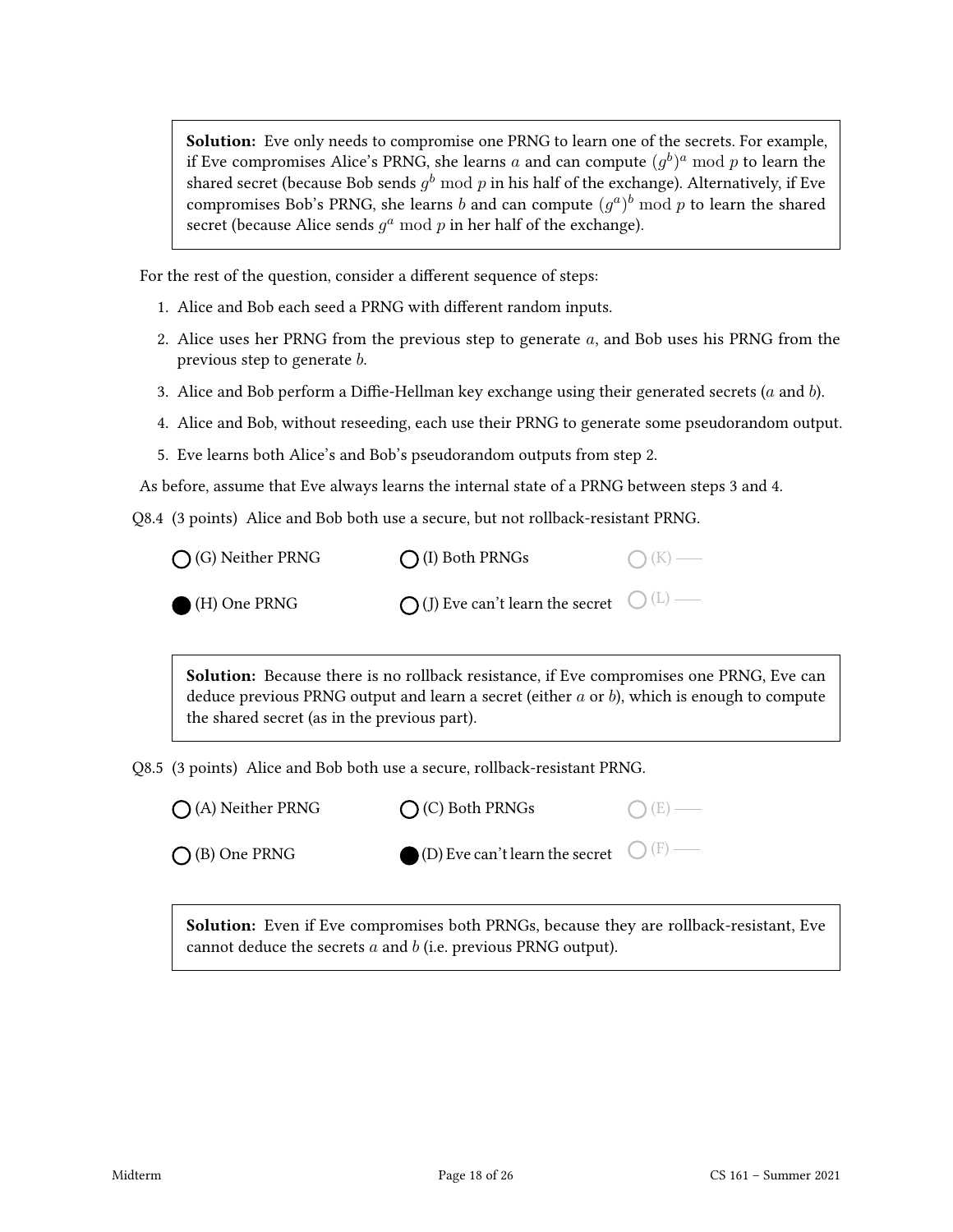### Q9 Memory Safety Mitigations (12 points)

Suppose we are on a 64-bit system, and we have an address space of  $2^{50}$  bytes.

Q9.1 (3 points) How many unused bits are available for pointer authentication in each address?

|         |                    | Q9.1 To points) Trow many unused bits are available for pointer authentication in each address: |                                                                                                                                                                                                                                                                                |                   |                  |                                                                                                                                                                                                     |
|---------|--------------------|-------------------------------------------------------------------------------------------------|--------------------------------------------------------------------------------------------------------------------------------------------------------------------------------------------------------------------------------------------------------------------------------|-------------------|------------------|-----------------------------------------------------------------------------------------------------------------------------------------------------------------------------------------------------|
|         | $\bigcap$ (A) None | $\bigcap$ (B) 4                                                                                 | $\bigcap$ (C) 11                                                                                                                                                                                                                                                               | $(D)$ 14          | $\bigcap$ (E) 17 | $(F)$ 32                                                                                                                                                                                            |
|         |                    |                                                                                                 | Solution: Addresses are 64 bits, and we need 50 bits to address the entire address space, so<br>there are $64 - 50 = 14$ unused bits available for pointer authentication.                                                                                                     |                   |                  |                                                                                                                                                                                                     |
|         |                    |                                                                                                 | 10 bits are used for pointer authentication in each address.                                                                                                                                                                                                                   |                   |                  | Q9.2 (3 points) Regardless of your answer to the previous part, for the rest of the question, assume that                                                                                           |
|         |                    |                                                                                                 | byte of the stack canary is always a null byte.                                                                                                                                                                                                                                |                   |                  | Additionally, for the rest of the question, assume that 64-bit stack canaries are enabled. The first                                                                                                |
| PAC?    |                    |                                                                                                 |                                                                                                                                                                                                                                                                                |                   |                  | Assume the attacker does not have the ability to create their own pointer authentication codes<br>(PACs). How many bits does the attacker have to guess correctly to guess the stack canary and the |
| O(G)0   |                    | $\bigcap$ (H) 10                                                                                | $\bigcap (I) 56$                                                                                                                                                                                                                                                               | $\bigcirc$ (J) 64 | $(K)$ 66         | $(L)$ 74                                                                                                                                                                                            |
|         |                    |                                                                                                 | Solution: The stack canary has 56 bits to be brute-forced (the canary is 64 bits long, but there<br>is a constant null byte, which is 8 bits). The attacker must also guess the 10 bits in the PAC. In<br>total, there are $10 + 56 = 66$ bits that must be guessed correctly. |                   |                  |                                                                                                                                                                                                     |
| Q9.3    |                    |                                                                                                 | part of memory while the program is running.                                                                                                                                                                                                                                   |                   |                  | (3 points) Now assume that the attacker has a format string vulnerability that lets them read any                                                                                                   |
|         |                    |                                                                                                 | attacker have to guess correctly to guess the stack canary and the PAC?                                                                                                                                                                                                        |                   |                  | Assume the attacker does not have the ability to create their own PACs. How many bits does the                                                                                                      |
| $(A)$ 0 |                    | $(B)$ 10                                                                                        | $(C)$ 56                                                                                                                                                                                                                                                                       | $(D)$ 64          | $(E)$ 66         | (F) 74                                                                                                                                                                                              |

Solution: Since the attacker can read memory, they can read the stack canary value, so they don't need to guess the stack canary. However, they still need to guess the 10-bit PAC. (Recall that the secrets used for generating PACs are stored in the CPU and are not accessible to the program memory.)

Q9.4 (3 points) Assume the attacker is interacting with a remote system. Provide one defense that would make brute-force attacks infeasible for the attacker. (Please answer in 10 words or fewer.)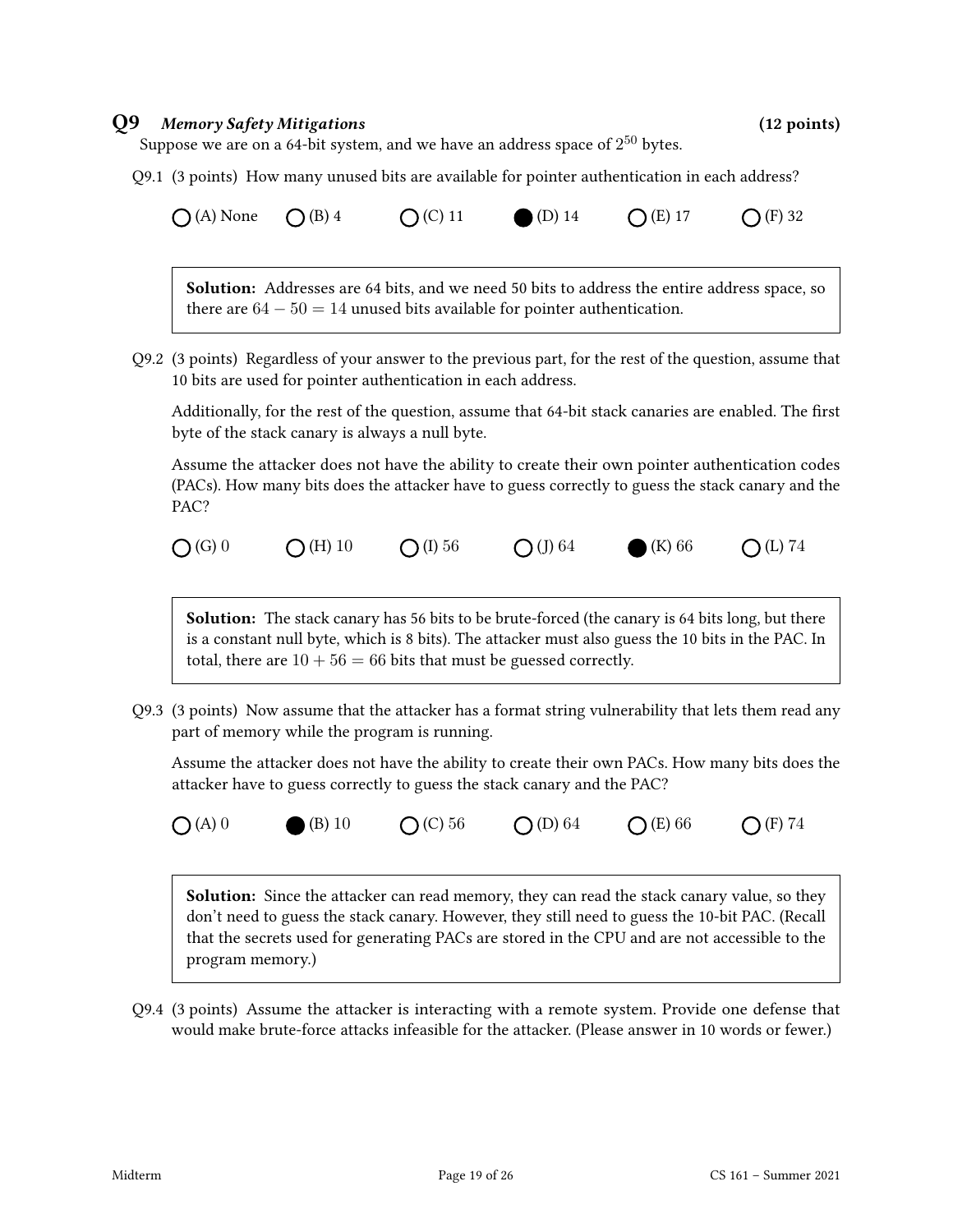Solution: Possible answers: Timeouts. Rate-limiting. Attacker is blocked from making too many guesses.

Other answers are possible too.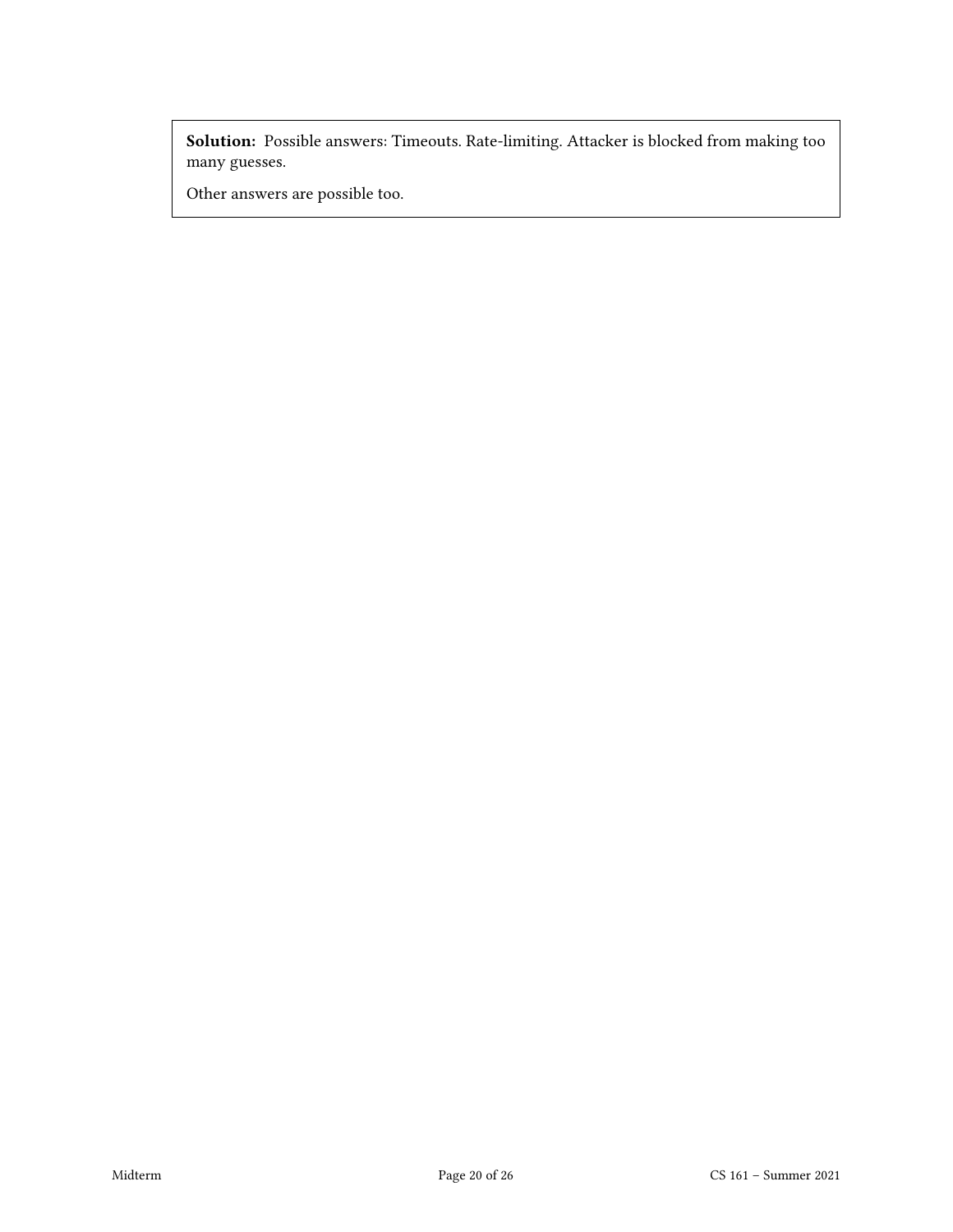### Q10 Memory Safety Vulnerabilities (23 points)

Note: This is the hardest question on the exam. We recommend trying the other questions on the exam before this one.

Consider the following vulnerable C code:

```
1 \#include < stdio . h>
2 \#include < string.h>
3
4 struct packet {
5 char payload [300];
6 char format [300];
7 };
8
9 void deploy (struct packet * ptr) {
10 printf (ptr ->format, ptr ->payload);
11}
12
13 int main (void) {
14 struct packet p;
15 do {
16 \vert strcpy (p. format, "%s\n");
17 gets (p. payload);
18 deploy(\& p);
19 \vert while (strcmp(p.payload, "END") != 0);
20 // Assume loop always exits for subpart 3.
21 return 0;
22 }
```
Assume you are on a little-endian 32-bit x86 system. Assume that there is no compiler padding or additional saved registers in all subparts. For the first 3 subparts, assume that no memory safety defenses are enabled.

Fill in the following stack diagram, assuming that execution has entered the call to printf:

| RIP of main   |
|---------------|
| SFP of main   |
| (1a)          |
| (1b)          |
| (1c)          |
| (2a)          |
| (2b)          |
| (2c)          |
| (2d)          |
| RIP of printf |
| SFP of printf |

Q10.1 (3 points) For (1a), (1b), and (1c):

 $(A)$  (1a) - p.format; (1b) - p.payload; (1c) - ptr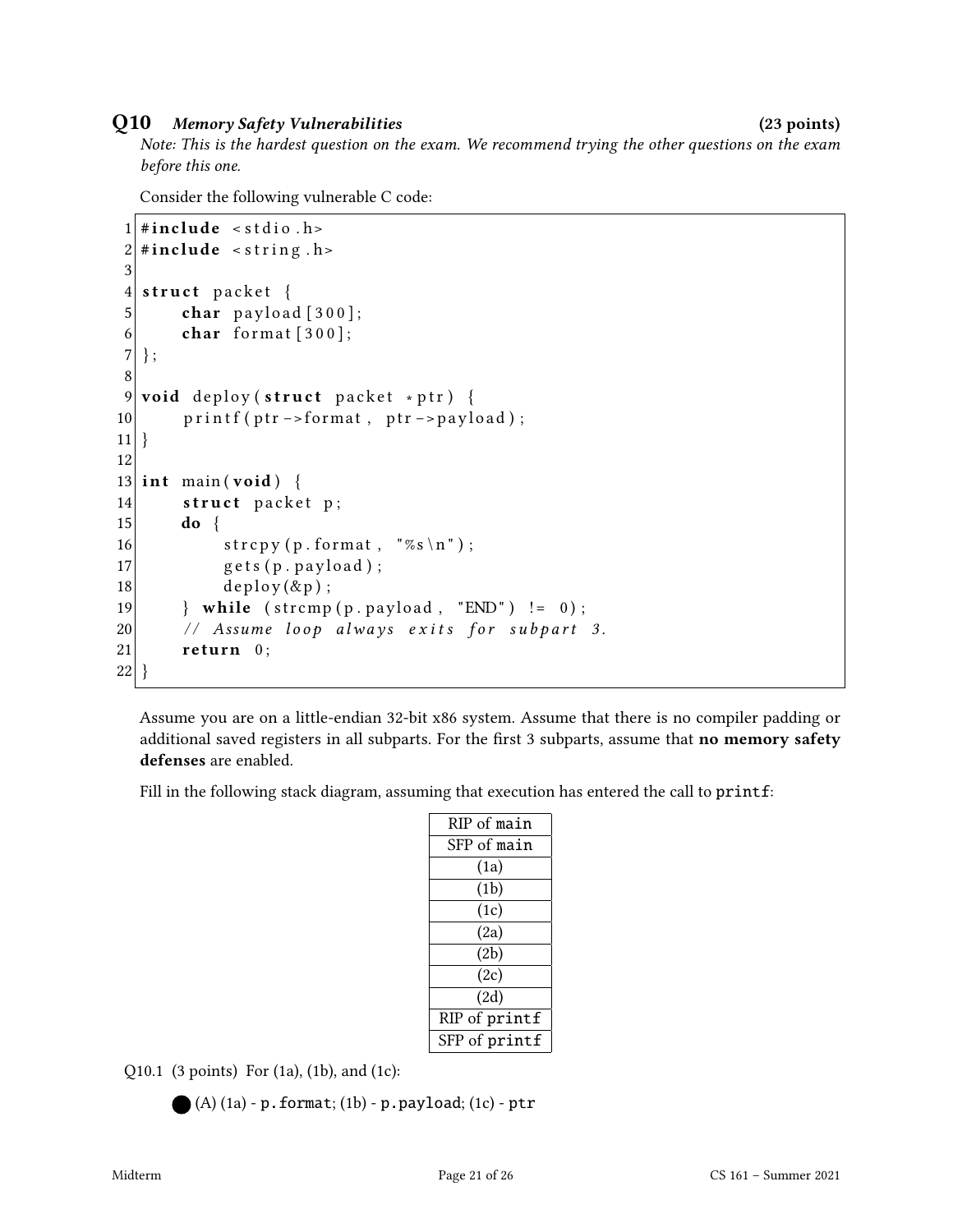$\bigcap$  (B) (1a) - p.payload; (1b) - p.format; (1c) - ptr  $\bigcap$  (C) (1a) - ptr; (1b) - p.payload; (1c) - p.format  $\bigcap$  (D) (1a) - ptr; (1b) - p. format; (1c) - p. payload  $O(E)$  —  $\bigcap$  (F) —

Q10.2 (3 points) For (2a), (2b), (2c), and (2d):

 $\bigcap$  (G) (2a) - RIP of deploy; (2b) - SFP of deploy; (2c) - &ptr->format; (2d) - &ptr->payload  $\bigcap$  (H) (2a) - SFP of deploy; (2b) - RIP of deploy; (2c) - &ptr->format; (2d) - &ptr->payload  $\bigcap$  (I) (2a) - &ptr->payload; (2b) - &ptr->format; (2c) - RIP of deploy; (2d) - SFP of deploy  $\bigcap$  (J) (2a) - &ptr->payload; (2b) - &ptr->format; (2c) - SFP of deploy; (2d) - RIP of deploy (K) (2a) - RIP of deploy; (2b) - SFP of deploy; (2c) -  $\&$ ptr->payload; (2d) -  $&$ ptr->format  $\bigcap(L)$  —

### Solution:

The local variable in the main stack frame is struct packet p. Within a struct, the first variable is stored at the lowest memory address, so p.payload is at a lower address than p.format.

Before the execution enters printf, the main function first calls the deploy function. When calling a function, the argument is pushed on the stack first. For the deploy function, the argument is ptr.

Next, the program pushes the RIP of deploy and the SFP of deploy. Recall that the RIP is at a higher address on the stack than the SFP.

Finally, the deploy function calls the printf function. Recall that the arguments are pushed on the stack in backwards order, so  $&ptr->payload$  is pushed first, then  $&ptr->format$  is pushed next. This means that &ptr->payload is at a higher address than &ptr->format.

Here is the stack diagram filled in: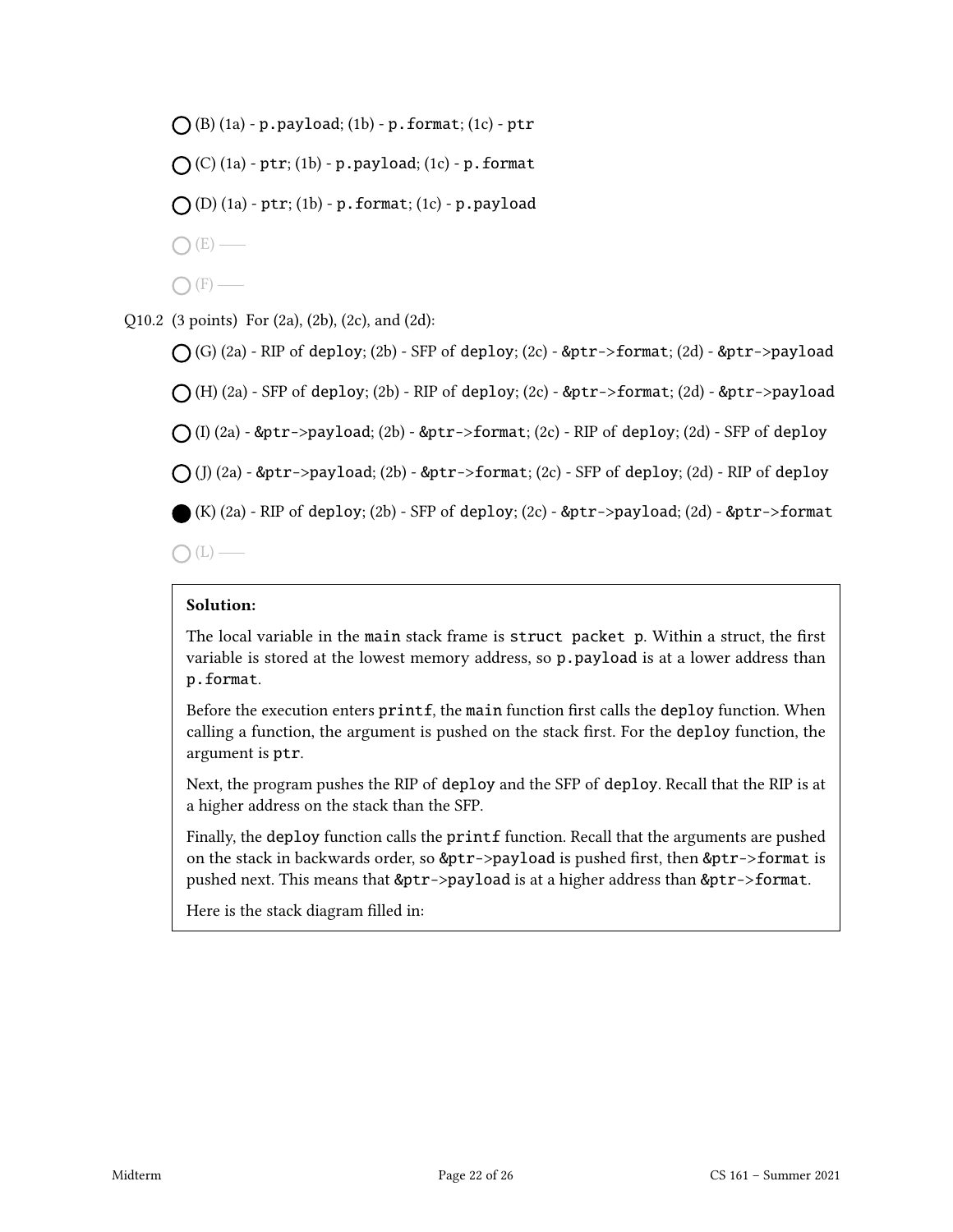| RIP of main   |  |
|---------------|--|
| SFP of main   |  |
| p.format      |  |
| p.payload     |  |
| ptr           |  |
| RIP of deploy |  |
| SFP of deploy |  |
| &ptr->payload |  |
| &ptr->format  |  |
| RIP of printf |  |
| SFP of printf |  |
|               |  |

Q10.3 (3 points) For this subpart only, assume that you may only execute one iteration of the while loop and that the call to printf will not segfault. For this subpart, assume that no memory safety defenses are enabled.

If the address of p is 0x7ff3ec10, construct an input at line 18 that would cause the program to execute malicious shellcode. You may reference SHELLCODE as a 30-byte malicious shellcode. Write your answer in Python 2 syntax (just like in Project 1).

Clarification during exam: Instead of "Line  $18$ ," the question should say "Line  $17$ ."

Solution: The gets function allows us to overflow the p.payload buffer on the stack. We have 600 bytes between the start of the buffer and the shellcode, so we can place our 30-byte shellcode at the beginning, followed by 570 dummy bytes, followed by the address of our shellcode, which is the address of p:

SHELLCODE + 'A' \* 574 + '\x10\xec\xf3\x7f'

For the remaining subparts, assume that **stack canaries are enabled**. Note that this changes the stack diagram!

Q10.4 (5 points) For your exploit, construct a one-line Python helper function write\_byte(addr, byte) that returns an input for line 17 of the vulnerable C code. This input should ensure that byte is written to the address at addr. This function may change bytes above addr (but not below), as long as the correct byte is written at addr itself. The returned input only needs to work for values of byte greater than 8.

Assume that addr is given as a 4-byte Python string containing the bytes of the address in littleendian, and assume that byte is given as a Python integer between 9 and 255. For example, write\_byte('\xef\xbe\xad\xde', 128) would be a valid call to this function. Write your answer in Python 2 syntax (just like in Project 1).

```
1 def write byte (addr, byte):
2 return # Your answer here
```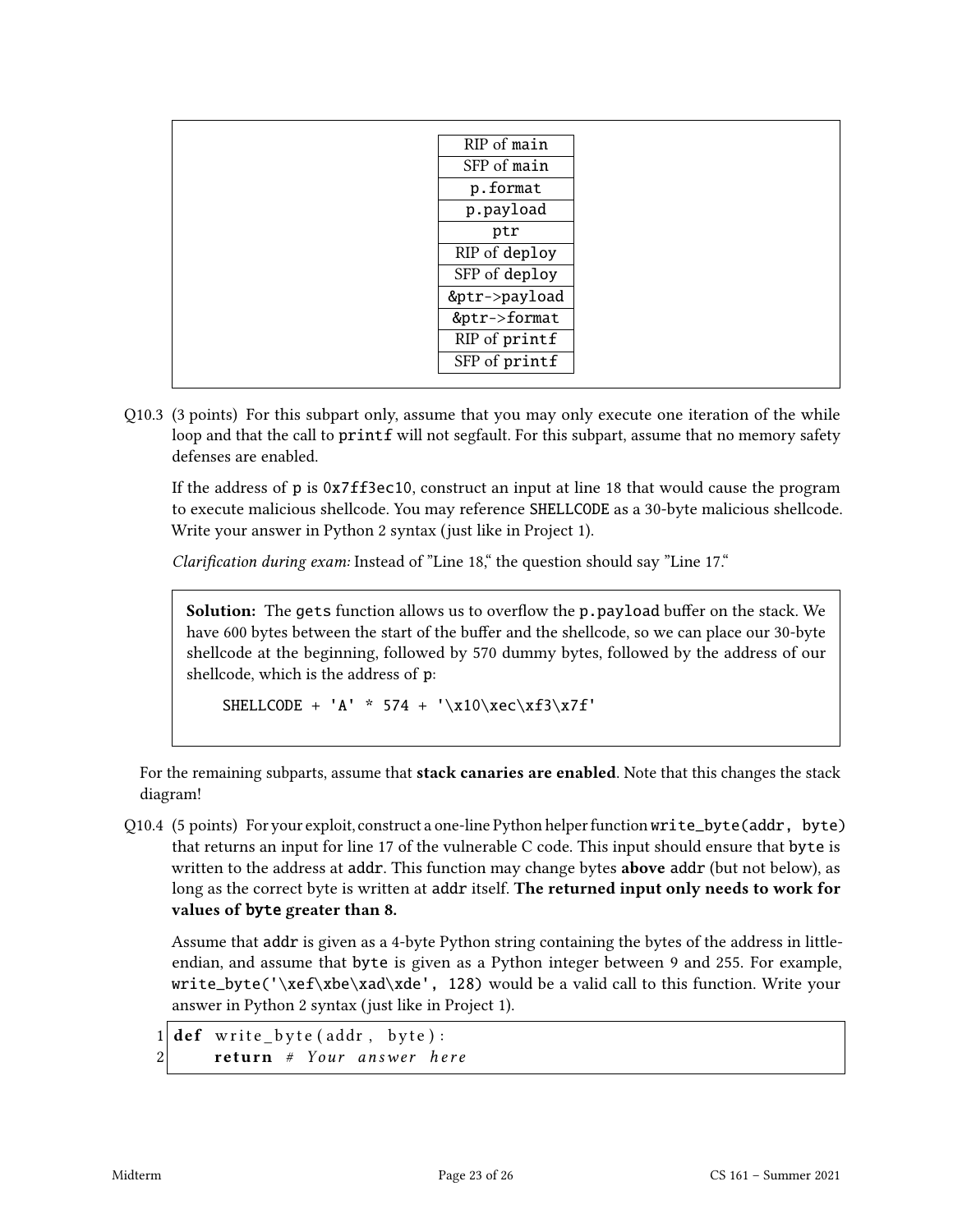Hint: You may find the %c format specifier useful: Read 4 bytes off the stack and print as a single character.

Solution: We take advantage of the %n specifier, which writes the number of bytes printed so far to the next pointer on the stack. This gives us the ability to write a value to any aribtrary place in memory, as long as we know that printf will look for the pointer in a piece of memory that we control.

We start by reasoning about the format specifier in  $p$ . format, which is 300 bytes after the start of p.payload. To do this, we first need to add 5 % sequences to force printf to read 5 arguments off the stack, which would read the values of &ptr->payload, a stack canary, RIP of deploy, SFP of deploy, and ptr, causing it to print 5 characters. Now, we know that the first 5 bytes of payload will be read as the next argument, so we remember to place our address there. To trick printf to write our desired byte, we need to print an additional byte - 5 bytes, since we already printed 5 bytes to set up our buffer as the next argument. The format specifier ends with a %n to execute the write.

Now we reason about the payload in p. payload. The format specifier needs to be placed 300 bytes after the start of  $p$ . buffer, and the first 4 bytes of  $p$ .  $payload$  will be our address, so we need 296 dummy bytes to fill p.payload. and our final helper is as follows:

 $addr + 'A' * 296 + '%c' * 5 + 'B' * (byte - 5) + '%n'$ 

Q10.5 (5 points) If the address of p is 0x7ff3ec10 and the address of the RIP of main is 0x7ff3ee68, construct a series of inputs for repeated calls at line 18 that would cause the program to execute malicious shellcode. Assume that write\_byte is implemented correctly, and you may call write\_byte for as many inputs as you would like. Write your answer as a series of print statements, all in Python 2 syntax (just like in Project 1).

Hint: You may write hex literals to represent integers in Python, such as 0x36.

Clarification during exam: Instead of "Line 18," the question should say "Line 17."

Solution: We use our write\_byte helper to overwrite the RIP with the address of our shellcode, one byte at a time. We know that write\_byte will potentially modify bytes above the destination byte but not below, so we start with the LSB and write upwards. Afterwards, we place our shellcode in p.payload and then print END to exit the loop. Notice that END will need to be at the beginning of the buffer, so we actually need to place the shellcode 4 bytes after beginning of p.payload so that it doesn't get overwritten (3 characters plus 1 NULL).

```
print(write_byte('\x68\xee\xf3\x7f', 0x14))
print(write_byte('\x69\xee\xf3\x7f', 0xec))
print(write_byte('\x6a\xee\xf3\x7f', 0xf3))
print(write_byte('\x6b\xee\xf3\x7f', 0x7f))
print('A' * 4 + SHELLCODE)
print('END')
```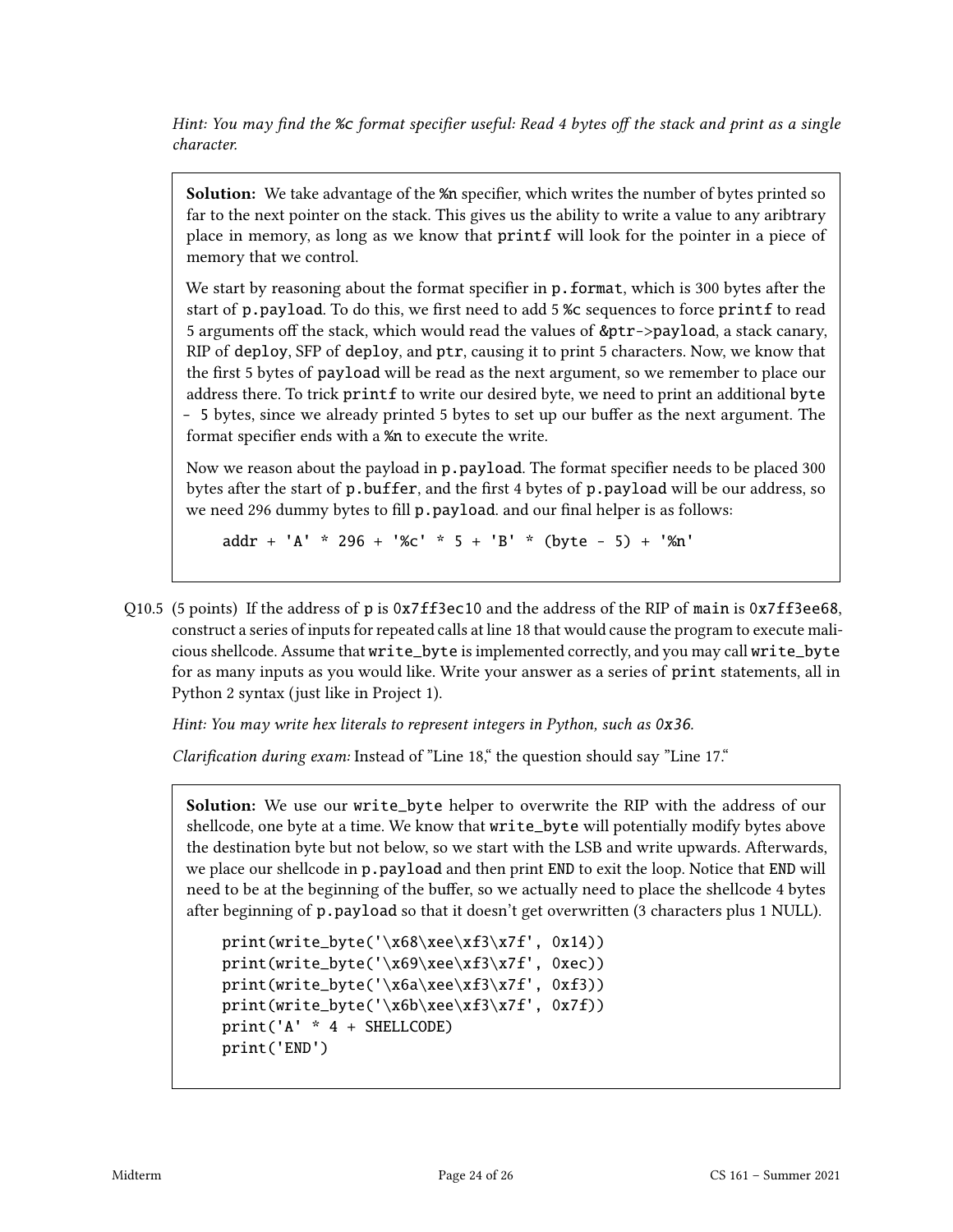Q10.6 (4 points) Which of the following changes, if made on their own, would prevent the attacker from executing malicious shellcode (not necessarily using your exploit above)?

 $\Box$  (G) Enabling non-executable pages in addition to stack canaries

 $\Box$  (H) Enabling ASLR in addition to stack canaries

(I) Rewriting the code in a memory-safe language

(J) Using fgets(p.payload, 300, stdin) instead of gets(p.payload) on line 17

 $\Box$  (K) None of the above

 $\Box$ (L) —

Solution: Because stack canaries can be bypassed, it would be fairly easy to bypass nonexecutable pages and execute a return-to-libc or ROP chaining attack using the write\_byte helper.

ASLR can be bypassed because the format string vulnerability allows the address of the stack to be leaked, such as by leaking the value of the SFP using %x or %p.

Rewriting the code in a memory-safe language prevents all memory safety attacks, since the language is memory-safe.

Rewriting the code to use the safe function fgets removes the last memory safety vulnerability in this code, making it memory-safe.